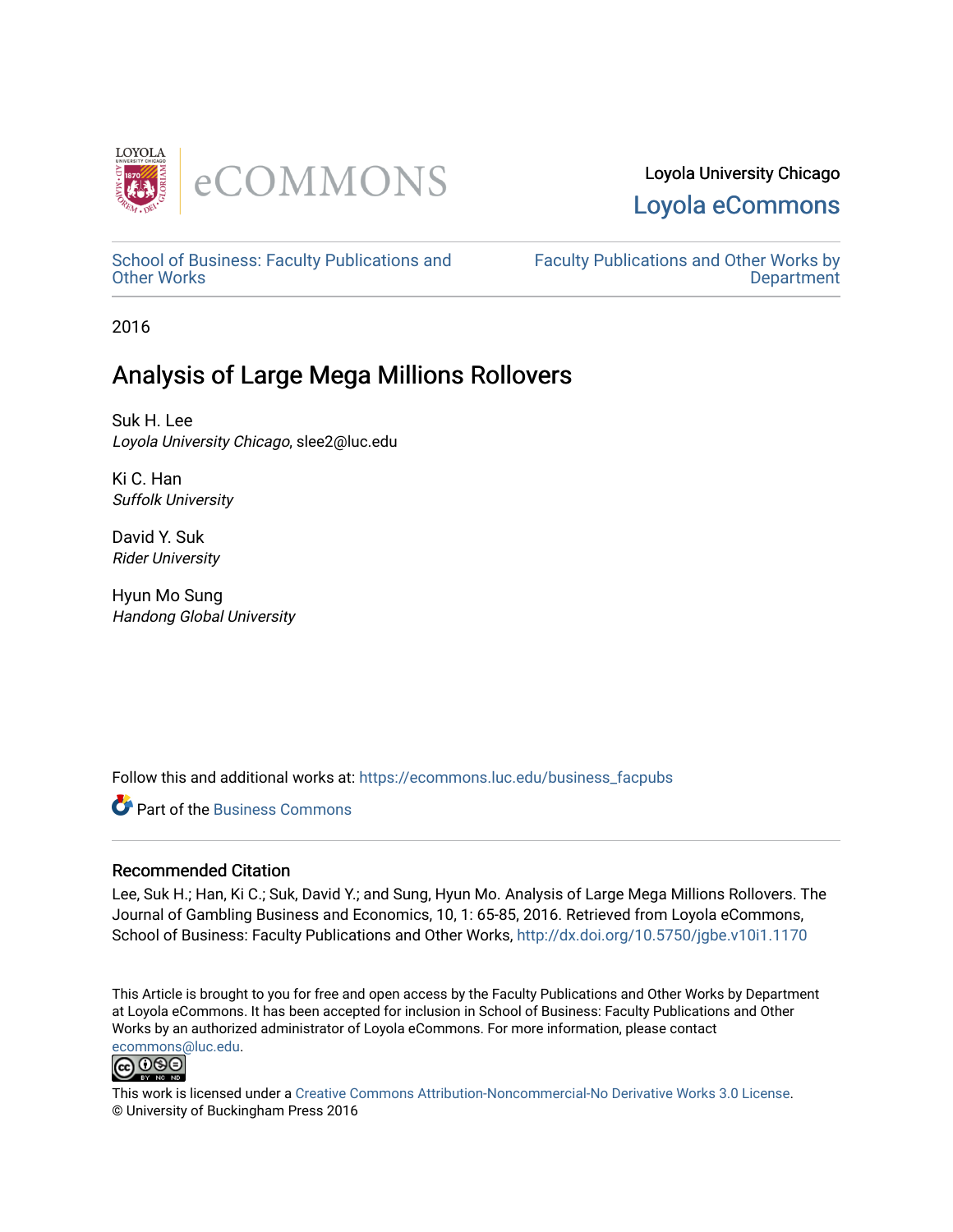*The Journal of Gambling Business and Economics 2016 Vol 10 No 1 pp 65-85*

# **ANALYSIS OF LARGE MEGA MILLIONS ROLLOVERS**

| Ki C. Han                 | Sukhun Lee*     | David Y. Suk    | Hyun Mo Sung                |
|---------------------------|-----------------|-----------------|-----------------------------|
| School of                 | School of       | College of      | <b>School of Management</b> |
| Management                | <b>Business</b> | <b>Business</b> | and Economics               |
| <b>Suffolk University</b> | Administration  | Administration  | Handong Global              |
| Boston, MA                | Loyola          | Rider           | University                  |
| khan@suffolk.edu          | University      | University      | Pohang, Korea               |
|                           | Chicago         | Lawrenceville,  | hmsung@handong.edu          |
|                           | Chicago, IL     | N.I             |                             |
|                           | slee2@luc.edu   | suk@rider.edu   |                             |

# **ABSTRACT**

From May 17, 2002 to December 30, 2014, there were 1,318 Mega Millions drawings and 153 were winning drawings. In 148 out of 153 winning drawings, there was no winner(s) in the first drawing and the jackpot prize was rolled over and added to the next drawing. Since the Mega Millions does not have a rollover limit, this process continues until there is an eventual winning ticket. As the jackpot prize approaches \$100 million, significantly larger additional cash flows into the lottery. Based on the analysis of 29 large Mega Millions winning drawings (jackpot prize  $\geq$  \$100 million), we report the following findings. First, significantly larger additional money flows into the lottery as the jackpot prize gets larger, and over 90% of the additional cash inflow is spent on Mega Millions tickets. Second, for the entire sample there does not appear to be reallocating of funds taking place within lottery games. Third, zip-codes with a higher average family income or residents with more years of schooling experience a significantly higher demand for Mega Millions tickets. Furthermore, as the percentage of white or Asian-Americans in an area increase, the demand for Mega Millions increases by a significant amount. Lastly, as the jackpot prize gets larger, lottery players from all income levels spend more money on Mega Millions, but over 80% of the additional money comes from consumers belonging to the upper-middle or higher income brackets.

**Keywords:** Mega millions games, instant games, cannibalism, regressivity, income, zip codes

 $\ddot{\phantom{a}}$ 

<span id="page-1-0"></span><sup>∗</sup> Corresponding author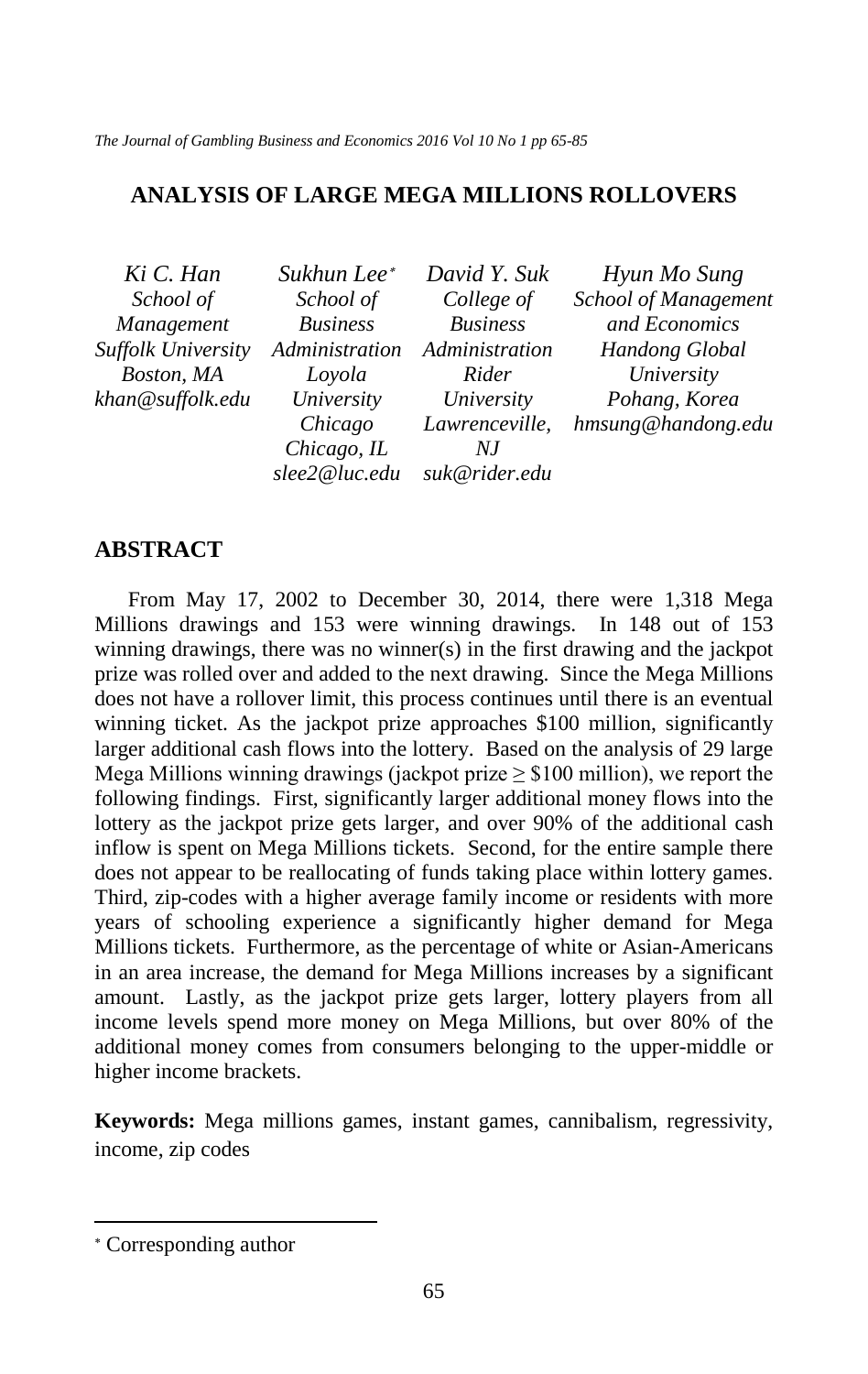# **1. INTRODUCTION**

The Mega Millions, a multi-state jackpot game, began on August 31, 1996 as the "Big Game" and the first drawing took place on September 6, 1996 in six states. The state of New Jersey began offering the game to its residents in May 1999. In May 2002, New York and Ohio joined the existing seven states to create the Mega Millions and the first drawing took place on May 17, 2002. Today, 44 states, the District of Columbia, and the U.S. Virgin Islands offer the Mega Millions jackpot game.

In 2002, \$1.69 billion of Mega Millions game tickets were sold. Mega Millions ticket sales grew to \$3.2 billion in 2012 but declined to \$2.54 billion in 2014. To participate in a Mega Millions game, players purchase a Mega Millions ticket for \$1. The ticket allows players to pick five numbers from 1 to 75 and one Mega Ball number from 1 to 15; alternatively, the computer may randomly select numbers for you. Players win the jackpot prize by matching all six winning numbers in a drawing. Mega Millions draws are held bi-weekly, on Tuesday and Friday at 23:00 ET. The jackpot starts at a minimum of \$15 million and the odds of winning the jackpot prize is 1 to 258,890,850. If there are multiple winners, the jackpot prize is divided equally among them. If there are no winners, the current jackpot is rolled over and added to the funds from ticket sales in the next drawing. If there are no winners over a month, the jackpot prize will approach \$100 million. The actual jackpot prize depends on ticket sales; however, at each rollover, it will increase by a minimum of \$5 million.

From May 17, 2002 to December 30, 2014, there were 1,318 Mega Millions drawings. Of the 1,318 drawings, there were 153 winning drawings. In 148 of these, there was no winner in the first drawing and the jackpot prize was rolled over and added to the next drawing. Since the Mega Millions does not have a rollover limit, this process continues until there is an eventual winning ticket. As an illustration of this process, Table 1 provides draw-bydraw analysis of the March 6, 2007 \$390 million jackpot winning drawing. The first drawing took place on January 12, 2007 with a minimum prize amount of \$[1](#page-2-0)2 million.<sup>1</sup> By the 9<sup>th</sup> rollover, the jackpot level increased to \$106 million. On the  $10<sup>th</sup>$  rollover, the jackpot amount rose by \$24 million, an increase of 22.64% from the previous drawing. On the  $16<sup>th</sup>$  drawing, two winning tickets matched all six numbers and claimed \$390 million prize (\$195 million each). From the first to the winning drawing, the jackpot amount increased from \$12 million to \$390 million, a 3,150% increase. Approximately 80% of the increase came after the  $7<sup>th</sup>$  rollover.

<span id="page-2-0"></span><sup>&</sup>lt;sup>1</sup> Initial jackpot prize was \$10 million from May 21, 2002 to July 22, 2005, at \$12 million from July 26, 2005 to October 18, 2013, and to the current level of \$15 million from October 19, 2013.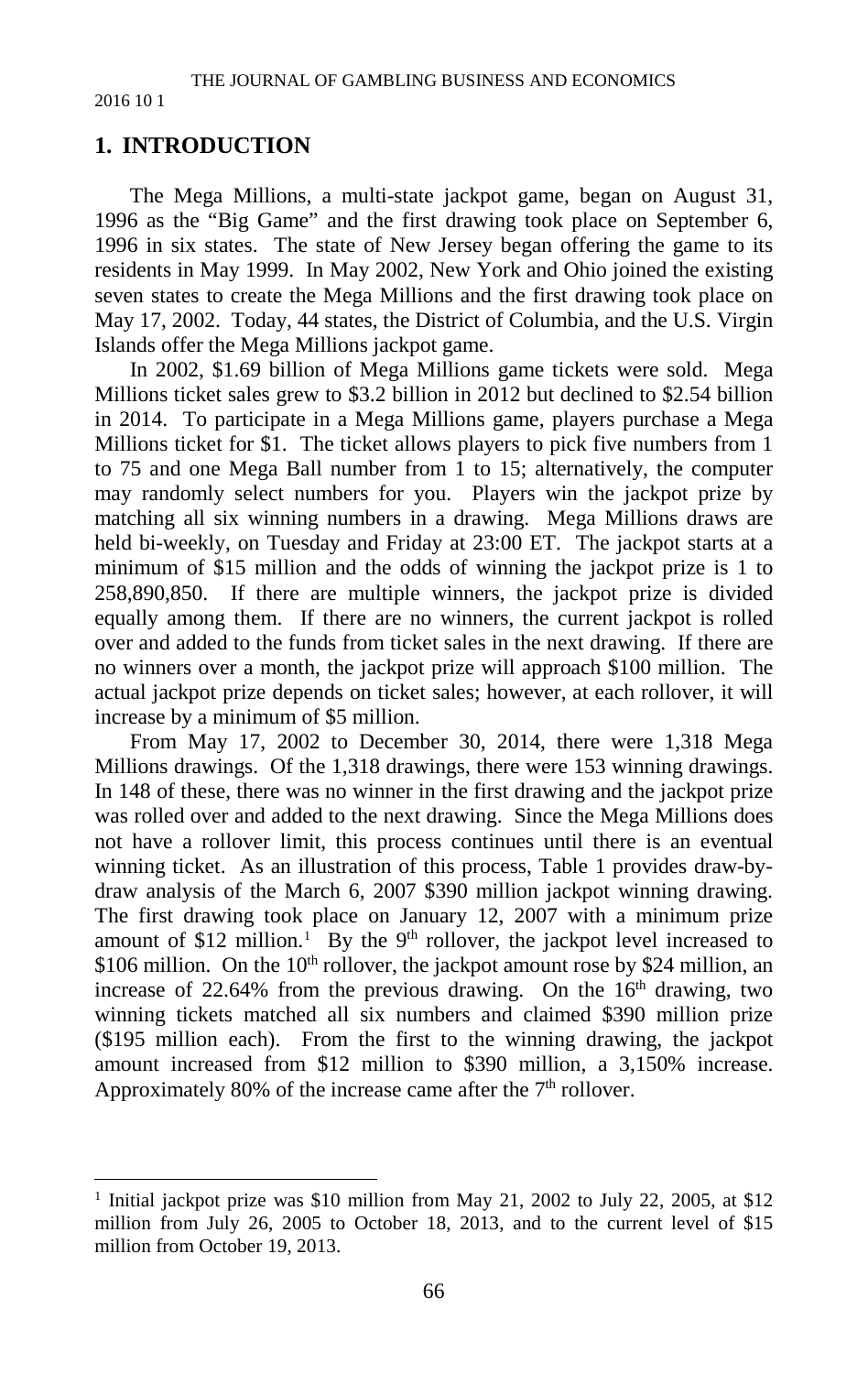| Drawing<br>Date | Jackpot level (\$<br>millions) | Rollover sequence | Amount added<br>by each rollover<br>(\$ millions) |
|-----------------|--------------------------------|-------------------|---------------------------------------------------|
| 1/12/2007       | \$12                           |                   |                                                   |
| 1/16            | \$16                           | 1                 | \$4                                               |
| 1/19            | \$25                           | 2                 | \$9                                               |
| 1/23            | \$33                           | 3                 | \$8                                               |
| 1/26            | \$43                           | 4                 | \$10                                              |
| 1/30            | \$54                           | 5                 | \$11                                              |
| 2/2             | \$65                           | 6                 | \$11                                              |
| 2/6             | \$77                           | 7                 | \$12                                              |
| 2/9             | \$91                           | 8                 | \$14                                              |
| 2/13            | \$106                          | 9                 | \$15                                              |
| 2/16            | \$130                          | 10                | \$24                                              |
| 2/20            | \$150                          | 11                | \$20                                              |
| 2/23            | \$177                          | 12                | \$27                                              |
| 2/27            | \$216                          | 13                | \$39                                              |
| 3/2             | \$275                          | 14                | \$59                                              |
| 3/6             | \$390                          | 15                | \$115                                             |

**Table 1: Draw-by-draw analysis of March 6, 2007 \$390 million jackpot winning drawing.**

Source: www.usamega.com

As discussed above, the jackpot starts with a minimum amount and if there are no winners for successive draws, significant additional money flows into the lottery. Each successive rollover generates larger cash inflows. As we examine lottery participants' reactions to Mega Millions rollovers, several issues came to our attention and they will be the focus of this paper. First, what is the size of the incremental cash inflow at each rollover and which game(s) benefits from additional money flowing into the lottery? Is the additional money spent mainly on the Mega Millions game or do other games benefit from a large jackpot prize? That is, do large jackpots generate a spillover effect to other games? Second, in addition to attracting new money into the lottery, do large jackpot prizes entice lottery players to reallocate funds from other games to Mega Millions? In other words, is there cannibalization taking place within lottery games? Third, with the exception of one zip code, all zip codes included in the sample experienced a positive increase in per capita Mega Millions sales. However, changes in per capita Mega Millions sales varied significantly across zip codes. For example, on the 5<sup>th</sup> week of rollover, changes in per capita Mega Millions sales ranged from 54% to 200% with an average increase of 105%. Hence, we will exploit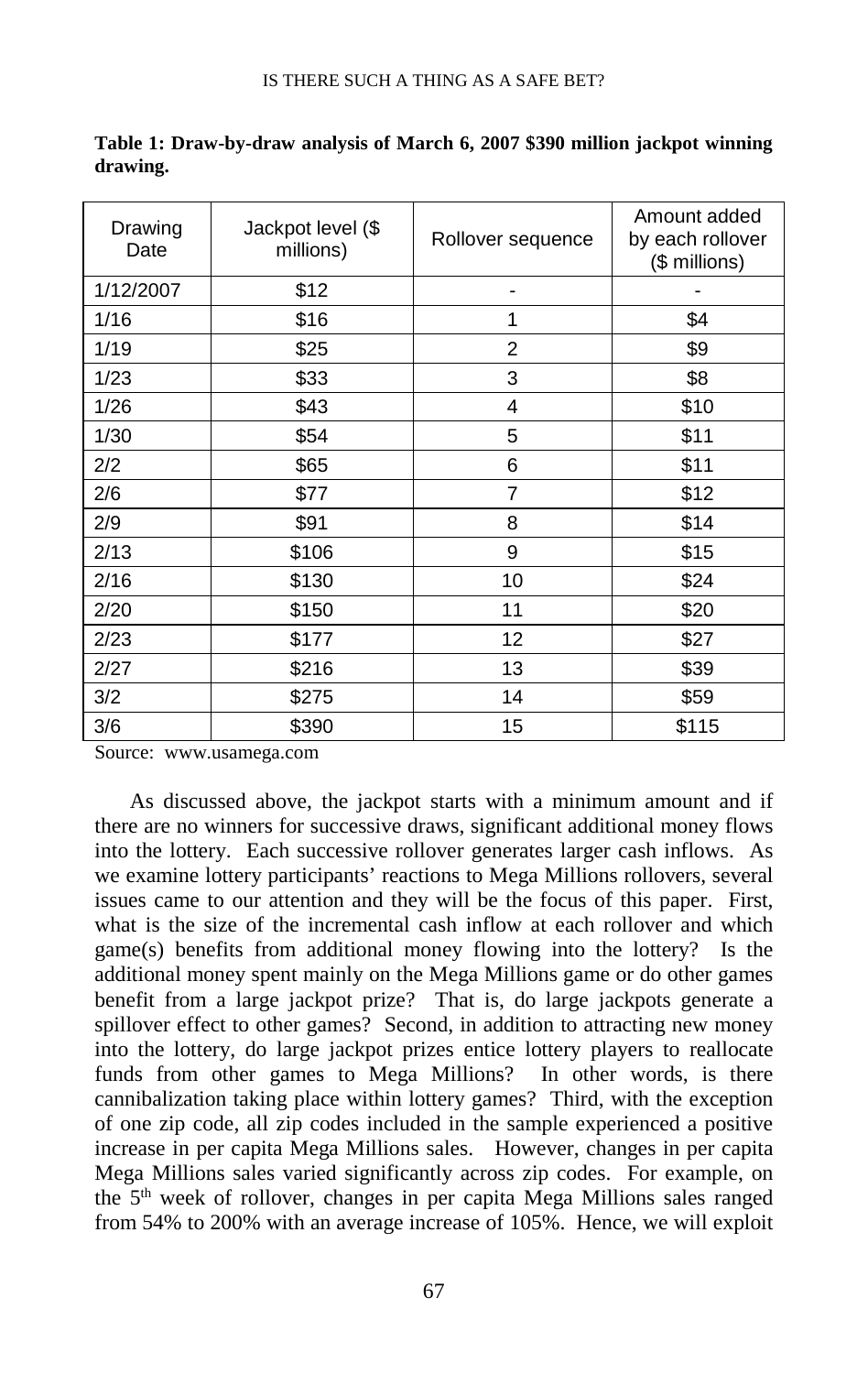the variation in changes in per capita Mega Millions sales to develop a profile of zip-codes that are most or least likely to participate in the Mega Millions game. Lastly, a major criticism advanced by lottery opponents in the US is that those who can least afford to play account for the highest percentage of lottery purchases and therefore the heaviest financial burden is placed on the poor than on the wealthy. This raises the question of whether the lottery is a regressive form of taxation. By examining the share of Mega Millions tickets purchased across income distribution, we will investigate whether a regressive form of taxation is associated with Mega Millions sales.

The remainder of the paper is organized as follows. Section II provides a literature review. Section III describes the data and section IV performs an analysis of large Mega Millions winning drawings. Section V develops a profile of profile of zip-codes that are most or least likely to participate in the Mega Millions game. In addition, the section also examines whether regressive taxation is associated with Mega Millions sales. The last section summarizes and concludes the paper.

# **2. LITERATURE REVIEW**

Earlier studies have examined the responsiveness of lottery sales to lotto rollovers and the corresponding large jackpot prizes. Clotfelter and Cook (1990) found lotto sales to be responsive to rollovers but varied widely from drawing to drawing. Survey respondents to Burns, Gillett, Rubinstein and Gentry (1990) study indicated that the amount they would spend on the lottery is directly related to jackpot size. As the jackpot size gets larger, their spending would also increase. Purfield and Waldon (1999) plotted lotto sales from 1993 to 1994 and found the plot drifting upward with each series of rollovers. Forrest, Simmons, and Chesters (2002) examined lotto sales in UK from 1997 to 1999 and found that a higher jackpot led to a significant increase in lotto sales. Garrett and Sobel (2004) also found that large jackpots stimulate lottery play.

As lottery sales respond positively to large jackpot prizes, researchers have also investigated the source of this additional cash inflow as well as the issue of a regressive form of taxation associated with lottery purchases. Clotfelter and Cook (1987) reported that when jackpots become very large, the income distribution of lotto players changes. Price and Novak (1999) found that as the percentage of the black population declines, the demand for the lotto also declines. In addition, they found that lotto sales are positively associated with education. Kearney (2005) found that higher-income players are more likely to purchase jackpot lotto games whereas low-income lottery players are more likely to bet on Instant Games.

The majority of the studies on lottery regressivity found that the lottery is a regressive form of taxation and varies across lottery products. Price and Novak (1999) reported that the estimated coefficients on income elasticity are all significantly less than one indicating that all three Texas lottery games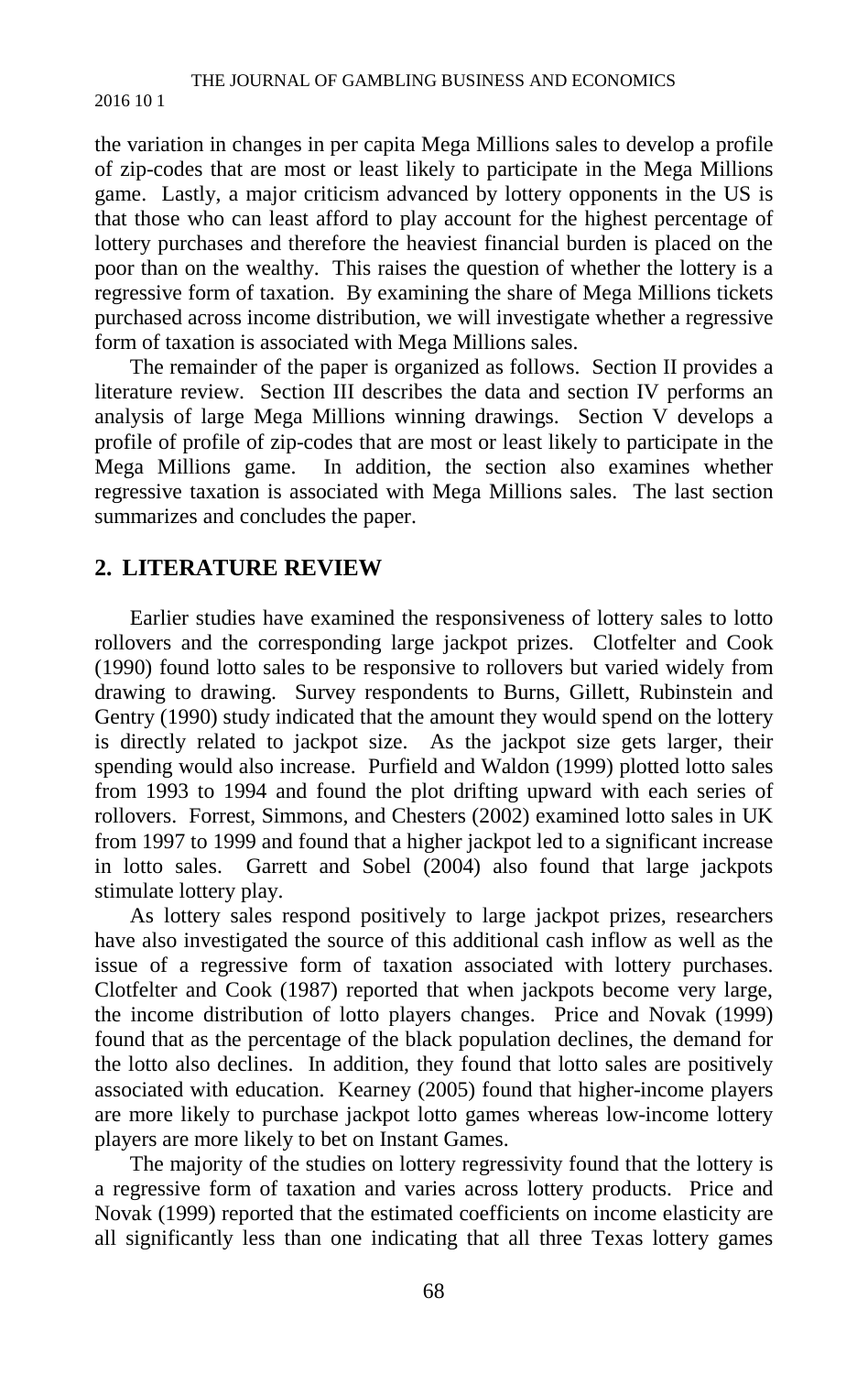(Instant, Pick3 and Lotto) are regressive. Across lottery games, the Instant game is the most regressive while the Lotto game is the least regressive. Oster (2004) also found that the lottery is less regressive at higher jackpot levels. Additional studies by Jackson (1994), Kearney (2005), and Guryan and Kearney (2008) also confirmed lottery regressivity and regressivity varying across games. Garrett and Coughlin (2009) estimated annual income elasticities of demand for lottery tickets for three states and found them to be changing over time. Ghent and Grant (2010) found that each of the three types of games offered in the State of South Carolina were regressive but the degree of regressivity was different among these games. Garrett (2012) examined lottery instant games by ticket prices and found the income elasticities of demand for higher-priced instant tickets were less regressive than lower-priced tickets. Mikesell (1989) is one of the few studies that did not find evidence of tax regressivity. Using annual data for a subset of Illinois counties from 1985 to 1987, he found income elasticities that did not differ statistically from one. Pérez and Humphreys (2011) examined national survey data on lottery spending by Spaniards and found income elasticities of greater than one suggesting that the lottery is not regressive in Spain.

Substitution within lottery games have also been examined by earlier studies. Clotfelter and Cook (1990) examined the impact of the introduction of the lotto on sales of existing games. Their findings indicated that the money spent on the lotto was "new money" and did not hurt sales of existing games. Purfield and Waldon (1999) examined Irish data and found Lotto and Lucky Number betting to be complimentary. Price and Novak (1999) and Guryan and Kearney (2008) also found various lottery games in the US to be complementary products. Lin and Lai (2006) examined the substitute effects between Lotto and Big Lotto in Taiwan and their results revealed that no significant substitute or complementary relationship exists between them. Grote and Matheson (2006) reported that once lottery players are in the store to purchase multi-state game tickets, they also tend to purchase other games. On the other hand, Trousdale and Dunn (2014) examined six on-line Texas Lottery games from 2006 to 2009 and found them to be generally gross substitutes for one another. Of particular interest to the current study, they found a strong substitution pattern between Mega Millions and other games sold in Texas. Forrest, Gulley, and Simmons (2004) and Perez and Forrest (2011) also found limited cross-game effects in the United Kingdom and in Spain, respectively.

# **3. DATA**

From May 17, 2002 to December 30, 2014, there were 1,318 Mega Millions drawings. For this study, our sample include Mega Millions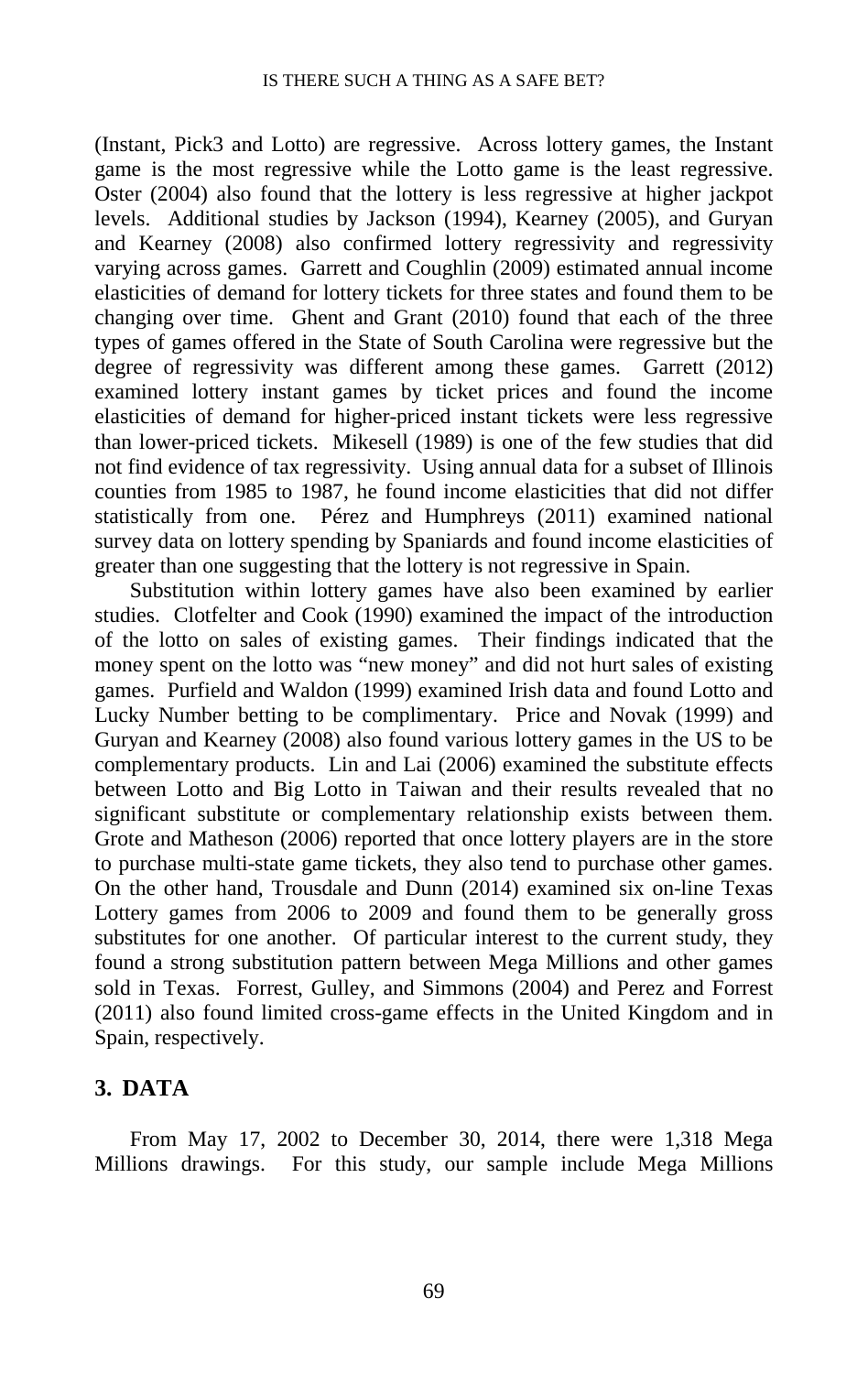drawings from March 2005 to January  $2010.<sup>2</sup>$  During the sample period, there were 59 winning drawings including 29 drawings with a jackpot prize of at least \$100 million. When the jackpot prize approaches \$100 million (around  $9<sup>th</sup>$  rollover), the incremental money flowing into the lottery gets significantly larger. We designate these 29 winning drawings as 'large Mega Millions winning drawings.' We chose to focus on large jackpot winning drawings since these large drawing are the most informative in terms of addressing issues raised in the paper.

The weekly lottery sales for all games by zip code for the entire state of New Jersey was obtained from the Department of Treasury of the State of New Jersey. During the sample period, the State of New Jersey offered the following eight lottery games: Pick-3, Pick-4, Pick-6, Instant, Jersey Cash 5, Mega Millions, Extra 3, and Extra 4. We restricted our sample to zip codes with a population of at least 1,000. From the 2010 US census data, the sociodemographic data on New Jersey residents residing in 595 zip codes was collected. Lottery sales data was matched with 2010 census data and if there was no match (or insufficient information), that observation (zip code) was dropped. This matching process and the minimum population requirement resulted in retaining 458 observations for the analysis.<sup>[3](#page-6-1)</sup>

By using zip code data we are implicitly assuming all consumers in the zip code to be identical. In addition, we are assuming that zip code demographics are the same as the purchaser demographics. That is there is no substantial across-zip code or across-state migration for ticket purchases.<sup>[4](#page-6-2)</sup> Lastly, our results measure responsiveness of across zip-codes and not across individuals.

# **4. ANALYSIS OF LARGE MEGA MILLIONS WINNING DRAWINGS**

As stated earlier, there were 29 large Mega Millions winning drawings during the sample period. The average jackpot prize for large Mega Millions winning drawings was \$197.07 million and the average number of roll over was approximately 12 times. The largest winning prize of \$390 million took

<span id="page-6-0"></span><sup>&</sup>lt;sup>2</sup> We restrict the sample from March 2005 to January 2010 for the following two reasons. First, we have weekly lottery sales data by zip code beginning in 2005. Second, New Jersey began selling Powerball tickets on January 31, 2010. We wanted to examine Mega Millions drawings prior to the introduction of Powerball game in New Jersey in order to focus on one jackpot game instead of two potentially competing jackpot games.

<span id="page-6-1"></span><sup>&</sup>lt;sup>3</sup> There were 33 zip codes with lottery sales data but no matching socio-demographic data. There were 66 zip codes with socio-demographic data but no matching lottery sales data. Additional 27 zip codes were deleted due to minimum population requirement and the remaining 14 were dropped due to other insufficient data.

<span id="page-6-2"></span><sup>4</sup> Oster (2004) examined across-state migration for ticket purchases by excluding zip codes bordering another state and obtained similar results.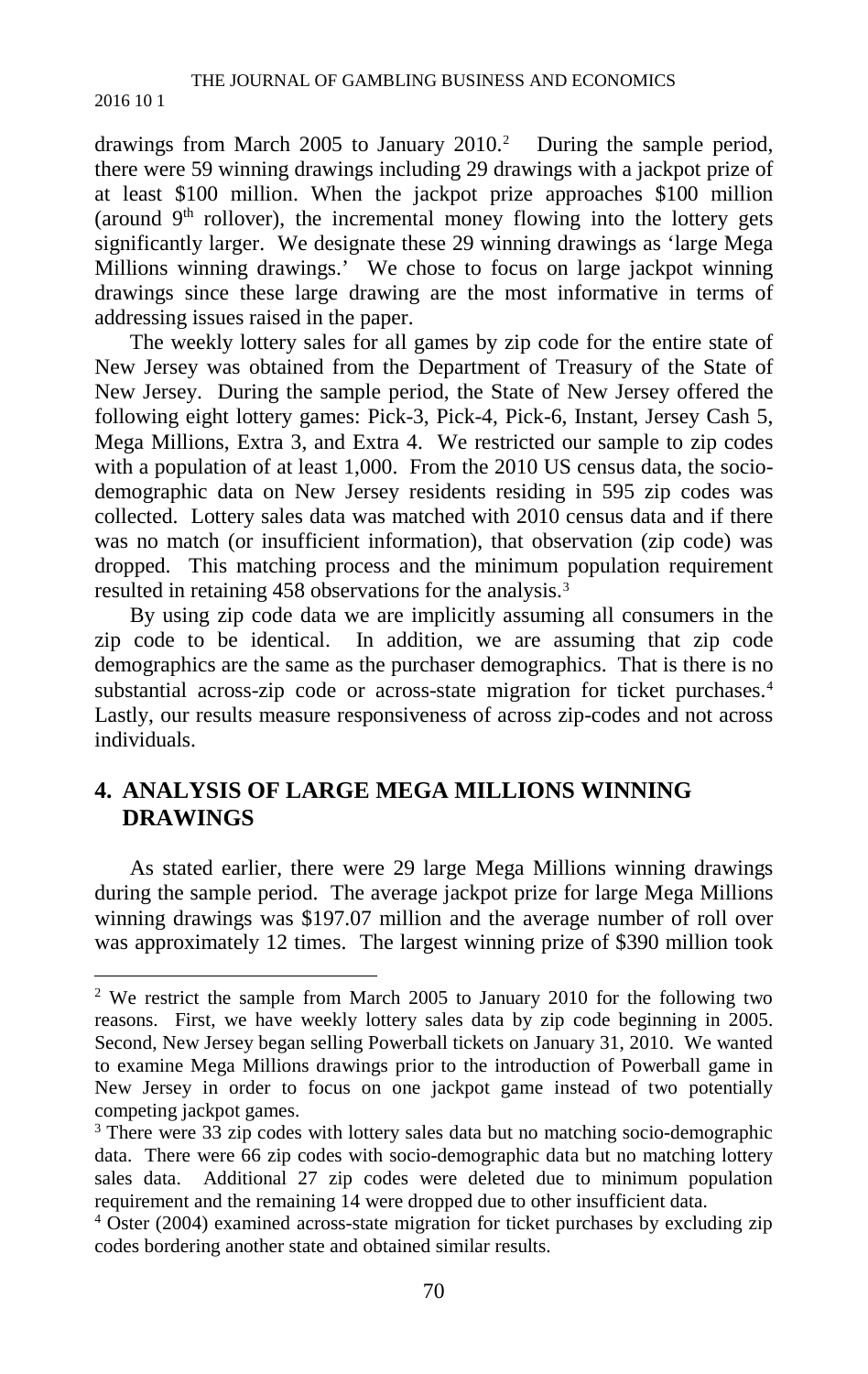place on March 6, 2007 and it rolled over 15 times. The highest number of times a winning drawing was rolled over was 16 times and it occurred once on November 15, 2005.

Table 2 reports average jackpot prize for each rollover and the average incremental change in the jackpot prize from the previous draw for 29 large Mega Millions winning drawings. As discussed earlier, as the jackpot prize approaches \$100 million, the additional cash coming into the lottery gets significantly larger.

**Table 2: Mega Millions rollover, average jackpot prize for each rollover, and average incremental change at each rollover. Data are based on 29 large (jackpot prize ≥ \$100 million) Mega Millions winning drawings from 1/21/2005 – 1/29/2010.**

| Rollover<br>sequence | Number of large<br>winning<br>drawings<br>included in the<br>sample | Average jackpot<br>prize<br>(\$ million) | Average change in<br>the jackpot prize from<br>the previous draw (\$<br>million) |
|----------------------|---------------------------------------------------------------------|------------------------------------------|----------------------------------------------------------------------------------|
| 1                    | 29                                                                  | \$15.72 <sup>a</sup>                     | \$4.00                                                                           |
| $\overline{2}$       | 29                                                                  | \$24.24                                  | \$8.52                                                                           |
| 3                    | 29                                                                  | \$33.21                                  | \$8.97                                                                           |
| 4                    | 29                                                                  | \$43.10                                  | \$9.90                                                                           |
| 5                    | 29                                                                  | \$53.48                                  | \$10.38                                                                          |
| 6                    | 29                                                                  | \$64.55                                  | \$11.07                                                                          |
| $\overline{7}$       | 29                                                                  | \$76.59                                  | \$12.03                                                                          |
| 8                    | 29                                                                  | \$90.41                                  | \$13.83                                                                          |
| 9                    | 28                                                                  | \$105.82                                 | \$15.41                                                                          |
| 10                   | 27                                                                  | \$124.85                                 | \$19.03                                                                          |
| 11                   | 20                                                                  | \$144.40                                 | \$19.55                                                                          |
| 12                   | 17                                                                  | \$173.41                                 | \$29.01                                                                          |
| 13                   | 13                                                                  | \$205.77                                 | \$32.36                                                                          |
| 14                   | 9                                                                   | \$248.00                                 | \$42.23                                                                          |
| 15                   | 4                                                                   | \$303.00                                 | \$55.00                                                                          |
| 16                   | 1                                                                   | \$315.00                                 | \$12.00                                                                          |

Source: State of New Jersey Lottery, Department of Treasury, Government Records Access Unit, 2011

a. Initial jackpot prize was \$10 million from May 21, 2002 to July 22, 2005 and at \$12 million from July 26, 2005 to October 18, 2013.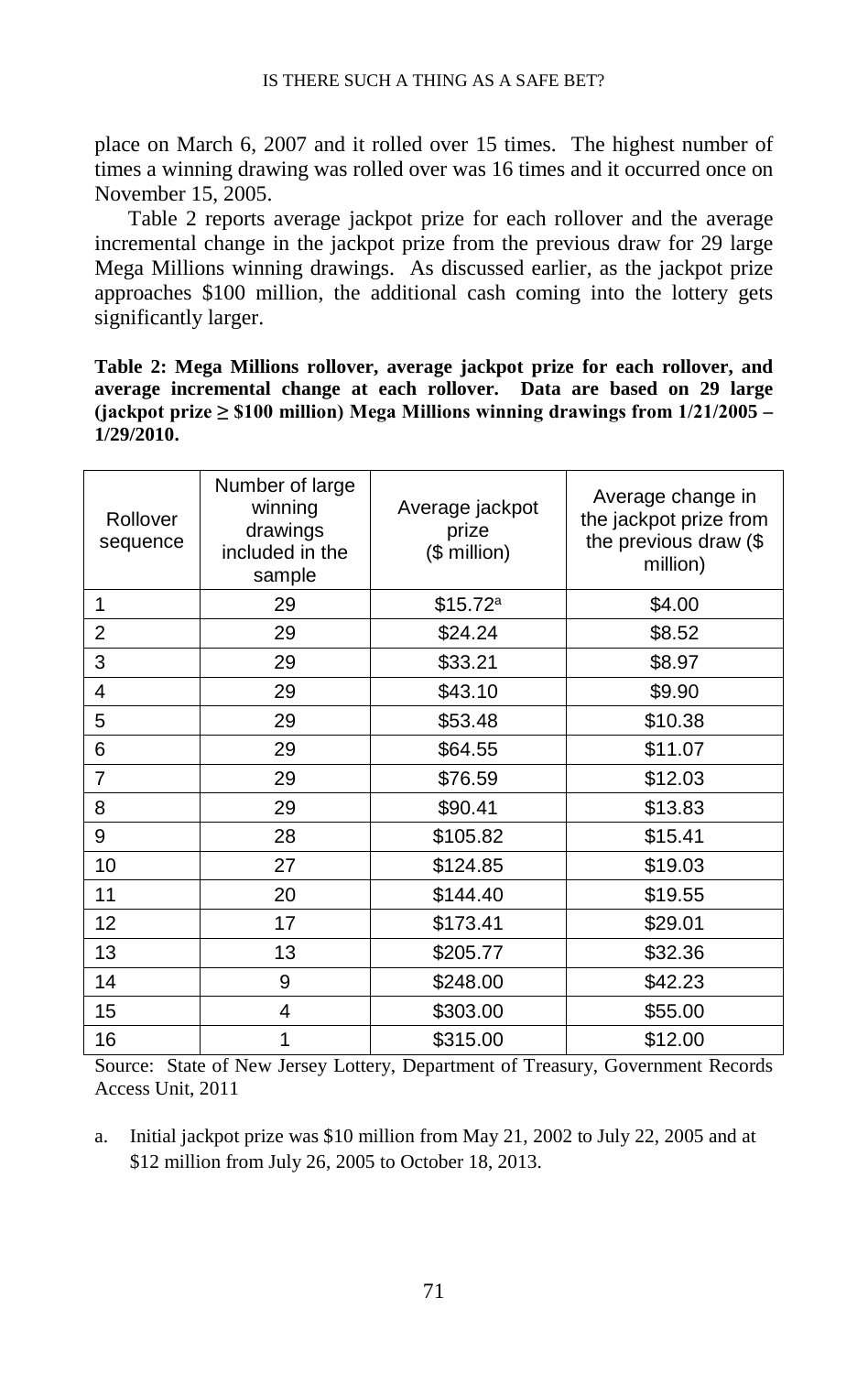## *a. Destination for Additional Cash Inflows*

From Table 2, we observed that as the Mega Millions continues to roll over and its jackpot prize gets larger, it attracts additional cash into the lottery market. To investigate which game(s) attracts this cash inflow, we computed weekly per capita lottery sales and changes in per capita lottery sales for the first through ninth rollover weeks.<sup>[5](#page-8-0)</sup> A summary of results is presented in Table 3.[6](#page-8-1) Total per capita lottery sales at the end of the first rollover week was \$7.52. The Instant Games with per capita sales of \$4.11 accounted for 54.72% of total per capita sales, followed by Pick-3 at 16.51%, Pick-4 at 9.90%, and Mega Millions at 7.47%. By the  $8<sup>th</sup>$  rollover week, total per capita sales increased from \$7.52 to \$10.79, an increase of 43.62%. Increase in sales of Mega Millions tickets accounted for 98.32% of the increase. In fact, increase in lottery sales from the  $3<sup>rd</sup>$  rollover week to the week of the winning drawing was almost entirely due to the increase in Mega Millions ticket sales. At the  $8<sup>th</sup>$  rollover week, per capita ticket sales for all games except for Mega Millions were around the same level as at the  $1<sup>st</sup>$  rollover week. However, their share of total sales declined. For Instant Games, it declined from 54.72% to 37.73%. During the same time period, per capita sales of Mega Millions tickets increased from \$0.56 to \$3.78 and accounted for 35.06% of total per capita sales. Hence, as the Mega Millions continues to roll over and the jackpot prize gets larger, consumer spending on lottery products rises sharply. Lottery players continue to spend similar amounts on other games but additional cash inflows into the lottery are spent almost entirely on Mega Millions game.

## *b. Cannibalization within Lottery Games*

In Table 3, we reported that per capita ticket sales for all games except for Mega Millions remained at about the same level throughout the rollover process. Thus, for the entire sample it appears that there is no shifting of funds taking place within lottery games. However, it is possible for a subset of zip codes included in the sample to reallocate funds from other games to the Mega Millions game. To further investigate this issue, we analyzed the following two cases. First, for the first four rollover weeks, we have zip codes with declining per capita total sales compared to the per capita total sales during the first rollover week. Per capita changes in sales by game for these zip codes are presented in Table 4. From Table 4 we can observe that even when changes in per capita total sales is negative, changes in per capita Mega Millions sales for all zip codes are positive except for one. The majority of

<span id="page-8-1"></span><span id="page-8-0"></span><sup>&</sup>lt;sup>5</sup> Since we have weekly and not daily lottery sales data, we were not able to calculate statistics for each rollover. Instead, we computed statistics for each rollover week.  $6$  Lottery sales for Extra 3 and Extra 4 were very small. Thus, they are not included in the analysis.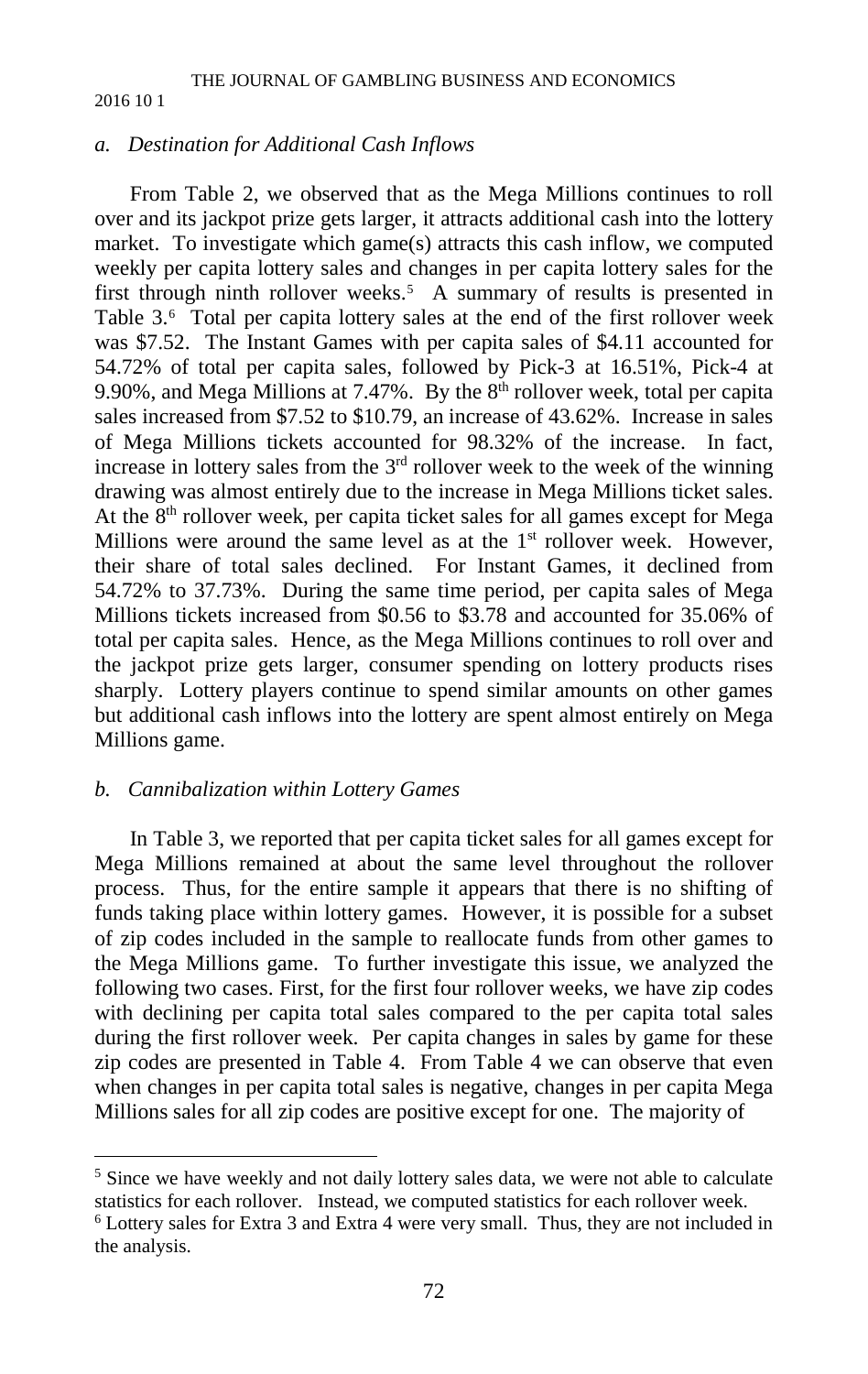| Panel A: Per capita lottery sales during the first through ninth rollover weeks |                                    |                                                                   |                                                 |                        |                      |                                                                                    |                                                                                                   |
|---------------------------------------------------------------------------------|------------------------------------|-------------------------------------------------------------------|-------------------------------------------------|------------------------|----------------------|------------------------------------------------------------------------------------|---------------------------------------------------------------------------------------------------|
| Rollover                                                                        |                                    |                                                                   | Mean per capita (15 years and up) lottery sales |                        |                      |                                                                                    |                                                                                                   |
| week                                                                            | <b>Total PC</b><br>sales           | Instant                                                           | Pick-3                                          | Pick-4                 | Pick-6               | Jersey<br>Cash <sub>5</sub>                                                        | Mega<br><b>Millions</b>                                                                           |
| First                                                                           | \$7.52                             | \$4.11                                                            | \$1.24                                          | \$0.74                 | \$0.34               | \$0.45                                                                             | \$0.56                                                                                            |
| Second                                                                          | \$7.53                             | \$4.05                                                            | \$1.26                                          | \$0.75                 | \$0.35               | \$0.46                                                                             | \$0.61                                                                                            |
| <b>Third</b>                                                                    | \$7.66                             | \$4.09                                                            | \$1.26                                          | \$0.75                 | \$0.35               | \$0.45                                                                             | \$0.71                                                                                            |
| Fourth                                                                          | \$7.78                             | \$4.11                                                            | \$1.25                                          | \$0.74                 | \$0.34               | \$0.44                                                                             | \$0.85                                                                                            |
| Fifth                                                                           | \$8.15                             | \$4.12                                                            | \$1.27                                          | \$0.75                 | \$0.34               | \$0.44                                                                             | \$1.17                                                                                            |
| Sixth                                                                           | \$8.54                             | \$4.08                                                            | \$1.24                                          | \$0.75                 | \$0.36               | \$0.42                                                                             | \$1.64                                                                                            |
| Seventh                                                                         | \$9.49                             | \$4.08                                                            | \$1.26                                          | \$0.74                 | \$0.38               | \$0.41                                                                             | \$2.56                                                                                            |
| Eighth                                                                          | \$10.79                            | \$4.07                                                            | \$1.32                                          | \$0.76                 | \$0.41               | \$0.40                                                                             | \$3.78                                                                                            |
| Ninth                                                                           | \$10.23                            | \$3.74                                                            | \$1.22                                          | \$0.71                 | \$0.41               | \$0.33                                                                             | \$3.77                                                                                            |
|                                                                                 |                                    | week's change is measured against the first week of rollover data |                                                 |                        |                      |                                                                                    | Panel B: Changes in mean per capita lottery sales during first through ninth rollover weeks. Each |
| Rollover                                                                        |                                    |                                                                   |                                                 | each game              |                      | Changes in the mean per capita lottery sales and percentage of change accounted by |                                                                                                   |
| week                                                                            | <b>Total PC</b><br>sales<br>change | Instant                                                           | Pick-3                                          | Pick-4                 | Pick-6               | Jersey<br>Cash 5                                                                   | Mega<br><b>Millions</b>                                                                           |
| Second                                                                          | \$0.01                             | $-$0.06$<br>$(-526.27%)$                                          | \$0.02<br>(177.05%)                             | \$0.00<br>(28.21%)     | \$0.01<br>(89.18%)   | \$0.01<br>$(103.81\%)$                                                             | \$0.05<br>(435.70%)                                                                               |
| <b>Third</b>                                                                    | \$0.15                             | $-$0.02$<br>$(-12.65%)$                                           | \$0.02<br>(15.38%)                              | \$0.00<br>(1.18%)      | \$0.01<br>(7.08%)    | \$0.01<br>$(4.07\%)$                                                               | \$0.14<br>(98.36%)                                                                                |
| Fourth                                                                          | \$0.26                             | $-$0.01$<br>$(-2.26%)$                                            | \$0.01<br>(4.23%)                               | \$0.00<br>$(-1.39%)$   | \$0.00<br>$(0.60\%)$ | $-$0.01$<br>$(-3.23%)$                                                             | \$0.28<br>$(108.94\%)$                                                                            |
| Fifth                                                                           | \$0.64                             | \$0.00<br>$(0.64\%)$                                              | \$0.03<br>$(4.00\%)$                            | \$0.01<br>(1.29%)      | \$0.01<br>(0.79%)    | $-$0.01$<br>$(-1.13%)$                                                             | \$0.61<br>(95.85%)                                                                                |
| Sixth                                                                           | \$1.02                             | $-$0.03$<br>$(-3.27%)$                                            | \$0.00<br>(0.27%)                               | \$0.00<br>(0.13%)      | \$0.02<br>$(1.88\%)$ | $-$0.02$<br>$(-2.39%)$                                                             | \$1.08<br>$(105.51\%)$                                                                            |
| Seventh                                                                         | \$1.98                             | $-$0.03$<br>$(-1.61%)$                                            | \$0.02<br>(1.03%)                               | \$0.00<br>$(-0.07%)$   | \$0.04<br>(2.07%)    | $-$0.04$<br>$(-1.96%)$                                                             | \$1.99<br>$(100.90\%)$                                                                            |
| Eighth                                                                          | \$3.28                             | $-$0.04$<br>$(-1.24%)$                                            | \$0.08<br>(2.52%)                               | \$0.01<br>(0.42%)      | \$0.08<br>(2.31%)    | $-$0.04$<br>$(-1.36%)$                                                             | \$3.22<br>(98.32%)                                                                                |
| Ninth                                                                           | \$2.71                             | $-$0.38$<br>$(-13.86%)$                                           | $-$0.02$<br>$(-0.92%)$                          | $-$0.03$<br>$(-1.06%)$ | \$0.08<br>(2.83%)    | $-$0.11$<br>$(-4.20%)$                                                             | \$3.21<br>(118.34%)                                                                               |

## **Table 3: Per capita (PC) lottery sales and changes in mean per capita lottery sales during first through ninth rollover weeks.**

the increase in per capita Mega Millions sales came from the decline in per capita Instant Games ticket sales. However, the decline in per capita Instant Games ticket sales was small, less than \$0.20 per capita.

Second, for each rollover week, we have zip codes with changes in per capita Mega Millions sales that are greater than changes in per capita total lottery sales. Per capita changes in sales by game for these zip codes are reported in Panel A in Table 5. The majority of the difference in per capita sales is due to the decline in per capita sales of Instant Games, albeit by a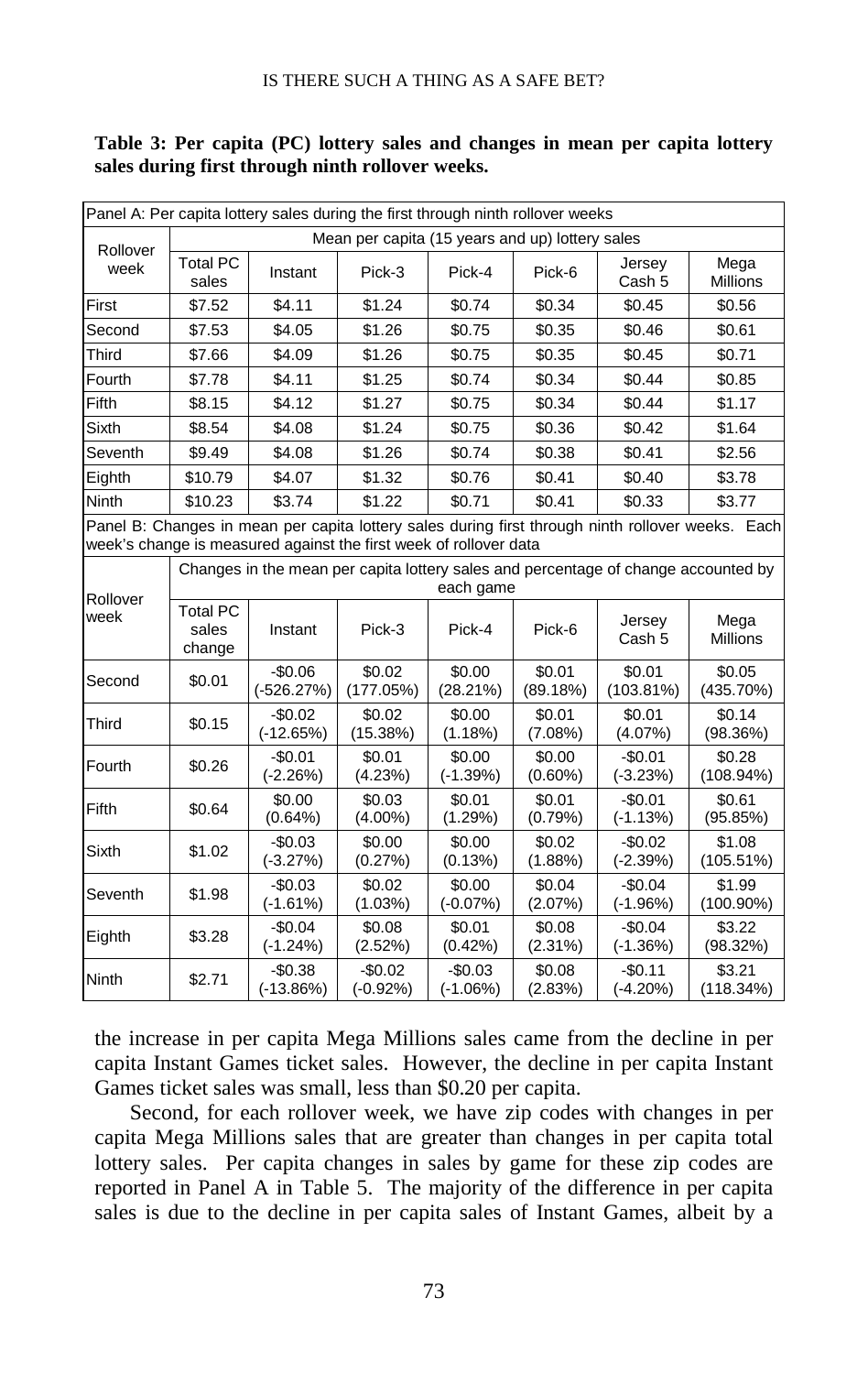#### THE JOURNAL OF GAMBLING BUSINESS AND ECONOMICS

#### 2016 10 1

small amount. In addition, there appears to be a small shifting of funds from the Jersey Cash 5 to the Mega Millions game.

|                  | Number of                                                    | Changes in \$ per capita sales by game |          |          |          |          |                  |                         |
|------------------|--------------------------------------------------------------|----------------------------------------|----------|----------|----------|----------|------------------|-------------------------|
| Rollover<br>week | zip codes<br>with<br>decline in<br>per capita<br>total sales | Total                                  | Instant  | Pick-3   | Pick-4   | Pick-6   | Jersey<br>Cash 5 | Mega<br><b>Millions</b> |
| Second           | 109                                                          | $-$0.12$                               | $-$0.19$ | \$0.01   | 0        | \$0.01   | \$0.02           | \$0.06                  |
| Third            | 47                                                           | $-$0.11$                               | $-$0.19$ | 0        | $-$0.01$ | 0        | 0                | \$0.09                  |
| Fourth           | 20                                                           | $-$0.05$                               | $-$0.13$ | $-$0.03$ | $-$0.01$ | $-$0.01$ | $-$0.01$         | \$0.13                  |

**Table 4: Zip codes with a decline in per capita total lottery sales compared to per capita total lottery sales during the first rollover week.**

Based on results presented in Tables 3, 4 and 5 (Panel A), there does not appear to be reallocating of funds within lottery games. However, when changes in per capita total sales is negative, or when changes in per capita total sales is less than changes in per capita Mega Millions sales, a small (less than \$0.20 per capita) outflow of money from Instant Games to Mega Millions game appears to take place. In summary, as the jackpot prize gets larger, lottery participants continue to maintain their spending on other games while spending on Mega Millions tickets rises sharply.<sup>[7](#page-10-0)</sup>

## *c. Which game(s), if any, benefits from Mega Millions rollovers?*

When Mega Millions continues to roll over, additional cash flows into the lottery market. The majority of this additional cash inflows is spent on Mega Millions game. However, there are zip codes with changes in per capita total sales that is greater than changes in per capita Mega Millions sales. That is, in addition to spending more money on Mega Millions tickets, consumers from these zip codes are also purchasing more tickets for other games. Panel B in Table 5 presents zip codes with per capita changes in total sales that is greater than per capita changes in Mega Millions sales, the size of the difference in per capita sales, and changes in per capita sales by game.

According to the results presented in Panel B in Table 5, when changes in per capita total sales is greater than changes in per capita Mega Millions sales, the majority of the additional money is spent on Instant Games. This is consistent throughout the rollover weeks. Thus, in terms of ticket sales, it

<span id="page-10-0"></span> $7$  As mentioned earlier, Trousdale and Dunn (2014) found a statistically significant substitution taking place between Mega Millions and other on-line games operated by the Texas Lottery Commission (TLC). But they did not examine the cross-price elasticity of demand between off-line betting games such as scratch-offs (i.e., Instant Games) and Mega Millions.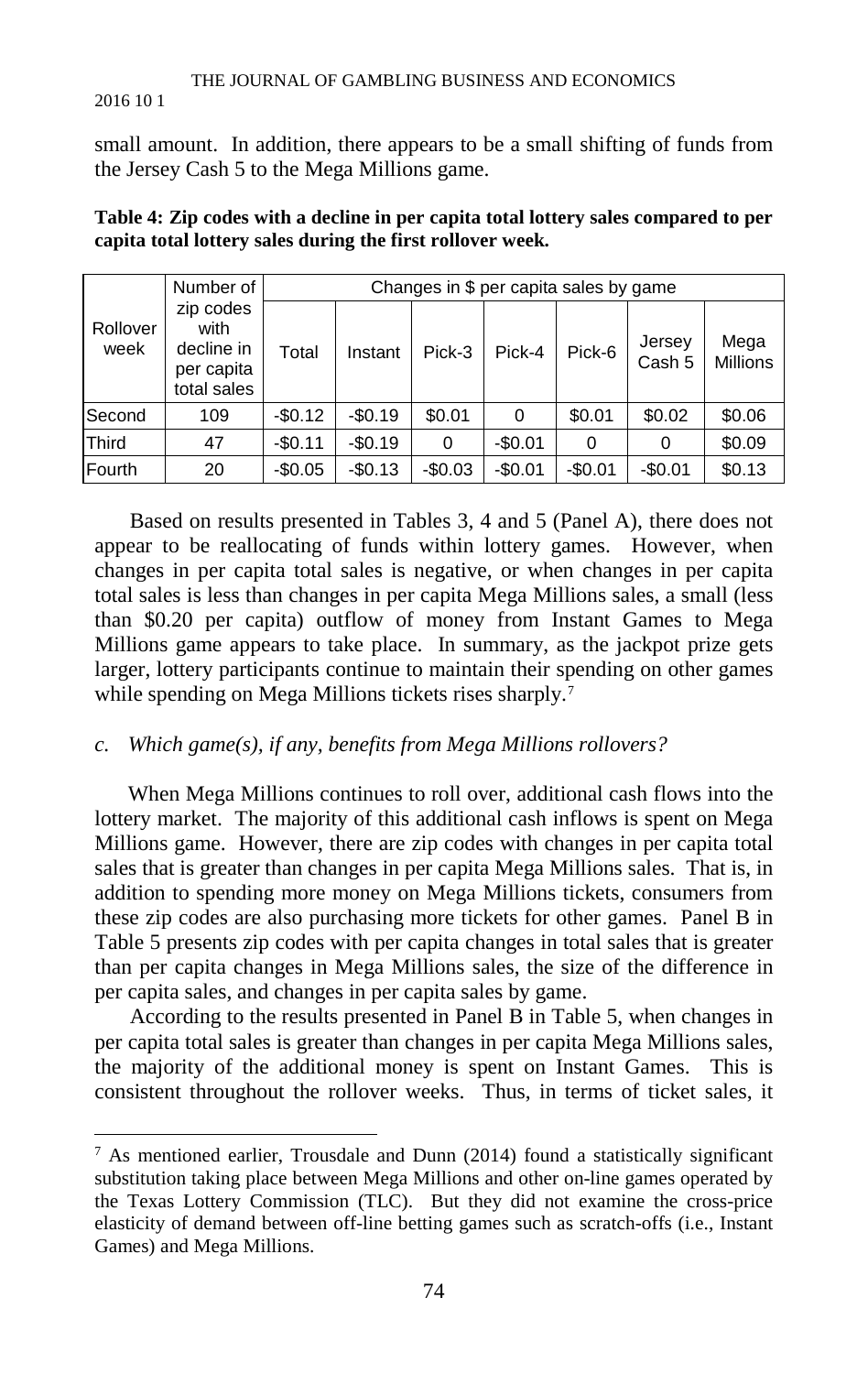appears that Instant Games benefits the most. However, the size of the spillover is small compared to the per capita Instant Games ticket sales.

## **Table 5: Analysis of zip codes with changes in Mega Millions sales that are greater than changes in total lottery sales and vice versa. All sales are expressed in per capita basis.**

|                  | Panel A: Analysis of zip codes with changes in per capita Mega Millions sales that are greater<br>than changes in per capita total lottery sales |                                                                                               |          |                |                                        |          |                  |                         |
|------------------|--------------------------------------------------------------------------------------------------------------------------------------------------|-----------------------------------------------------------------------------------------------|----------|----------------|----------------------------------------|----------|------------------|-------------------------|
|                  | Changes in \$ per capita sales by game                                                                                                           |                                                                                               |          |                |                                        |          |                  |                         |
| Rollover<br>week | codes<br>Zip<br>with<br>changes in<br>Mega<br><b>Millions</b><br>sale<br>greater<br>than<br>changes in<br>total lottery<br>sales                 | Changes<br>total<br>in<br>sales<br>minus<br>changes<br>Mega<br>in<br><b>Millions</b><br>sales | Instant  | Pick-3         | Pick-4                                 | Pick-6   | Jersey<br>Cash 5 | Mega<br><b>Millions</b> |
| Second           | 210                                                                                                                                              | $-$0.11$                                                                                      | $-$0.13$ | \$0.01         | 0                                      | \$0.01   | \$0.02           | \$0.07                  |
| Third            | 160                                                                                                                                              | -\$0.09                                                                                       | $-$0.10$ | 0              | 0                                      | 0        | 0                | \$0.11                  |
| Fourth           | 185                                                                                                                                              | $-$0.08$                                                                                      | $-$0.05$ | $-$0.01$       | $-$0.01$                               | $\Omega$ | $-$0.01$         | \$0.24                  |
| Fifth            | 120                                                                                                                                              | $-$0.09$                                                                                      | $-$0.08$ | 0              | 0                                      | 0        | $-$0.01$         | \$0.56                  |
| <b>Sixth</b>     | 150                                                                                                                                              | $-$0.08$                                                                                      | $-$0.04$ | $-$0.02$       | $-$0.01$                               | \$0.01   | $-$0.03$         | \$0.96                  |
| Seventh          | 91                                                                                                                                               | $-$0.11$                                                                                      | $-$0.07$ | 0              | $-$0.01$                               | \$0.03   | $-$0.06$         | \$1.76                  |
| Eighth           | 62                                                                                                                                               | $-$0.23$                                                                                      | $-$0.21$ | $\overline{0}$ | $\overline{0}$                         | \$0.05   | $-$0.06$         | \$2.73                  |
|                  | Panel B: Analysis of zip codes with changes in per capita total lottery sales that are greater than<br>changes in per capita Mega Millions sales |                                                                                               |          |                |                                        |          |                  |                         |
|                  | codes<br>Zip                                                                                                                                     |                                                                                               |          |                | Changes in \$ per capita sales by game |          |                  |                         |
| Rollover<br>week | with<br>changes in<br>total lottery<br>sales<br>greater<br>than<br>changes in<br>Mega<br>Millions<br>sales                                       | Changes<br>in<br>total<br>sales<br>minus<br>changes<br>Mega<br>in<br><b>Millions</b><br>sales | Instant  | Pick-3         | Pick-4                                 | Pick-6   | Jersey<br>Cash 5 | Mega<br><b>Millions</b> |
| Second           | 233                                                                                                                                              | \$0.12                                                                                        | \$0.07   | \$0.02         | \$0.01                                 | \$0.01   | \$0.02           | \$0.07                  |
| Third            | 275                                                                                                                                              | \$0.09                                                                                        | \$0.07   | \$0.01         | 0                                      | 0        | \$0.01           | \$0.12                  |
| Fourth           | 251                                                                                                                                              | \$0.09                                                                                        | \$0.10   | \$0.01         | 0                                      | 0        | $-$0.01$         | \$0.24                  |
| Fifth            | 323                                                                                                                                              | \$0.14                                                                                        | \$0.11   | \$0.02         | \$0.01                                 | 0        | $-$0.01$         | \$0.51                  |
| Sixth            | 288                                                                                                                                              | \$0.12                                                                                        | \$0.13   | 0              | $\mathbf 0$                            | \$0.01   | $-$0.02$         | \$0.90                  |
| Seventh          | 360                                                                                                                                              | \$0.20                                                                                        | \$0.19   | \$0.02         | 0                                      | \$0.03   | $-$0.05$         | \$1.69                  |
| Eighth           | 393                                                                                                                                              | \$0.42                                                                                        | \$0.28   | \$0.09         | \$0.04                                 | \$0.06   | $-$0.04$         | \$2.76                  |

For example, during the eighth rollover week, an additional \$0.28 on a per capita basis was spent on Instant Games, which represented 6.9% of per capita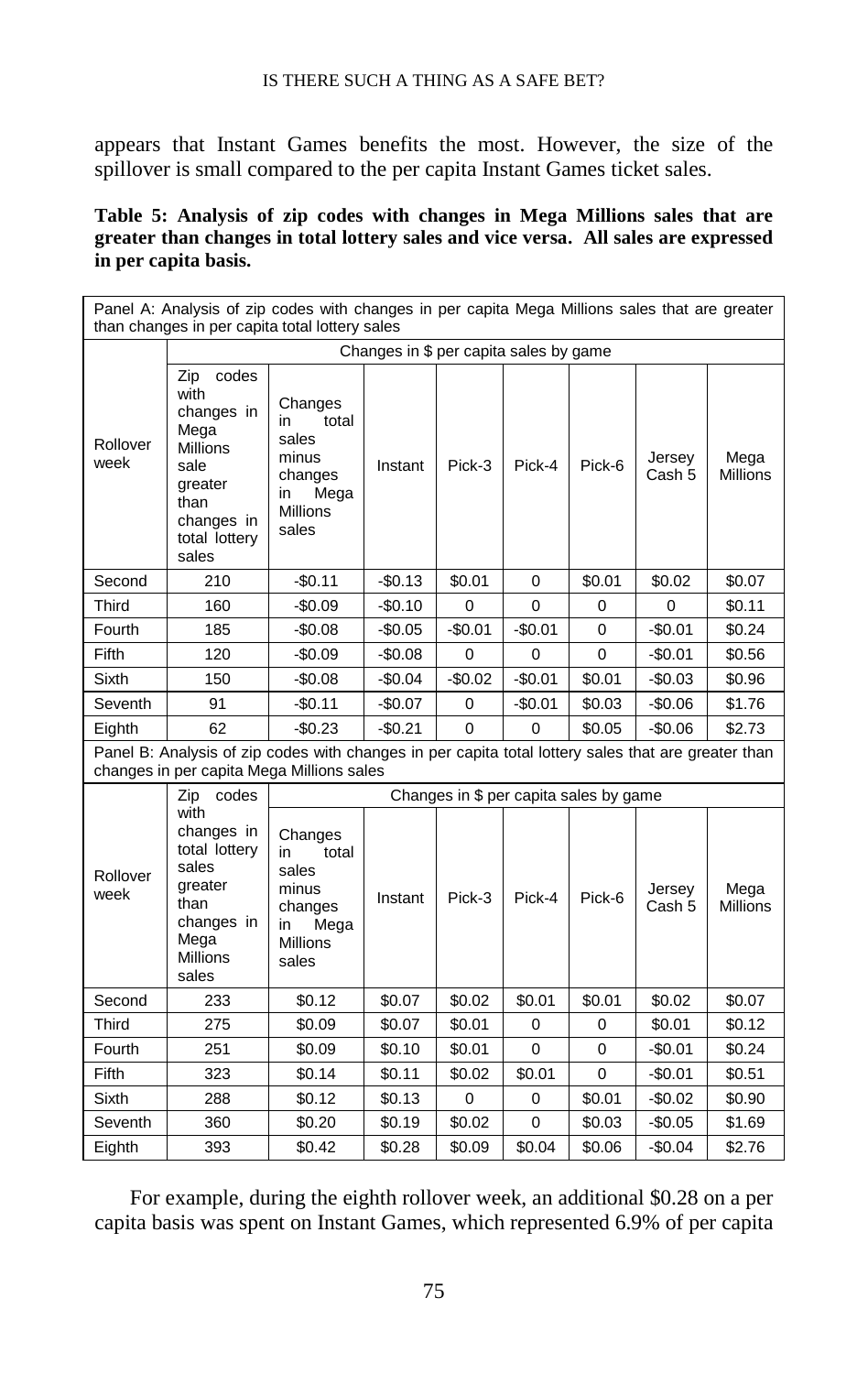#### THE JOURNAL OF GAMBLING BUSINESS AND ECONOMICS

#### 2016 10 1

Instant Games ticket sold during the week. Thus, the spillover effect from large jackpot prizes appears to be small.

# **5. A PROFILE OF MEGA MILLIONS PLAYERS**

All zip codes, except for one, included in the sample experienced a positive increase in per capita Mega Millions sales throughout the rollover weeks compared to the first week of rollover. However, per capita changes in Mega Millions sales varied significantly across zip codes. For example, at the 5th rollover week, changes in per capita Mega Millions sales from the first week of rollover ranged from 54% to 200% with an average increase of 105%. Hence, it appears that some zip codes are highly attracted to large jackpots while others are less so. In this section we will investigate if there are common socio-demographic characteristics that will help us develop a profile of zip-codes that are most or least likely to participate in the Mega Millions game.

To develop a profile of zip-codes that are most or least likely to participate in Mega Millions games, we examine the socio-demographic variables that were identified in the literature to have a statistically significant impact on lottery sales. To test the significance of socio-demographic variables on weekly Mega Millions sales in NJ, the following equation is estimated<sup>[8](#page-12-0)</sup>,

 $PCMEGA_{i,i}$  $= \alpha_0 + \beta_1 (INC_i) + \beta_2 (POP_i) + \beta_3 (EDU_i) + \beta_4 (RACE_i) + \beta_5 (EMP_i)$ +  $\beta_6$ (*OWNER<sub>i</sub>*) +  $\beta_7$ (*DIVORCED<sub>i</sub>*)  $+$   $\epsilon_i$ 

(1)  $i$  (zip code) = 1, 2, ..., 458 j (rollover week) = 2, 3, ..., 8

where

- PCMEGA is the percentage change in per capita Mega Millions sales in j th rollover week compared to the first week of rollover in the district identified by zip code
- INC is the number of families in the \$25,000 to \$75,000 income level as a percentage of total families in the district identified by zip code

<span id="page-12-0"></span> <sup>8</sup> Correlations among independent variables ranged from -0.360 to 0.501. The highest correlation was between DIVORCE and EMPLOYED at 0.501 followed by correlation between DIVORCE and INCOME at 0.454. Results for the entire correlation table are available upon request.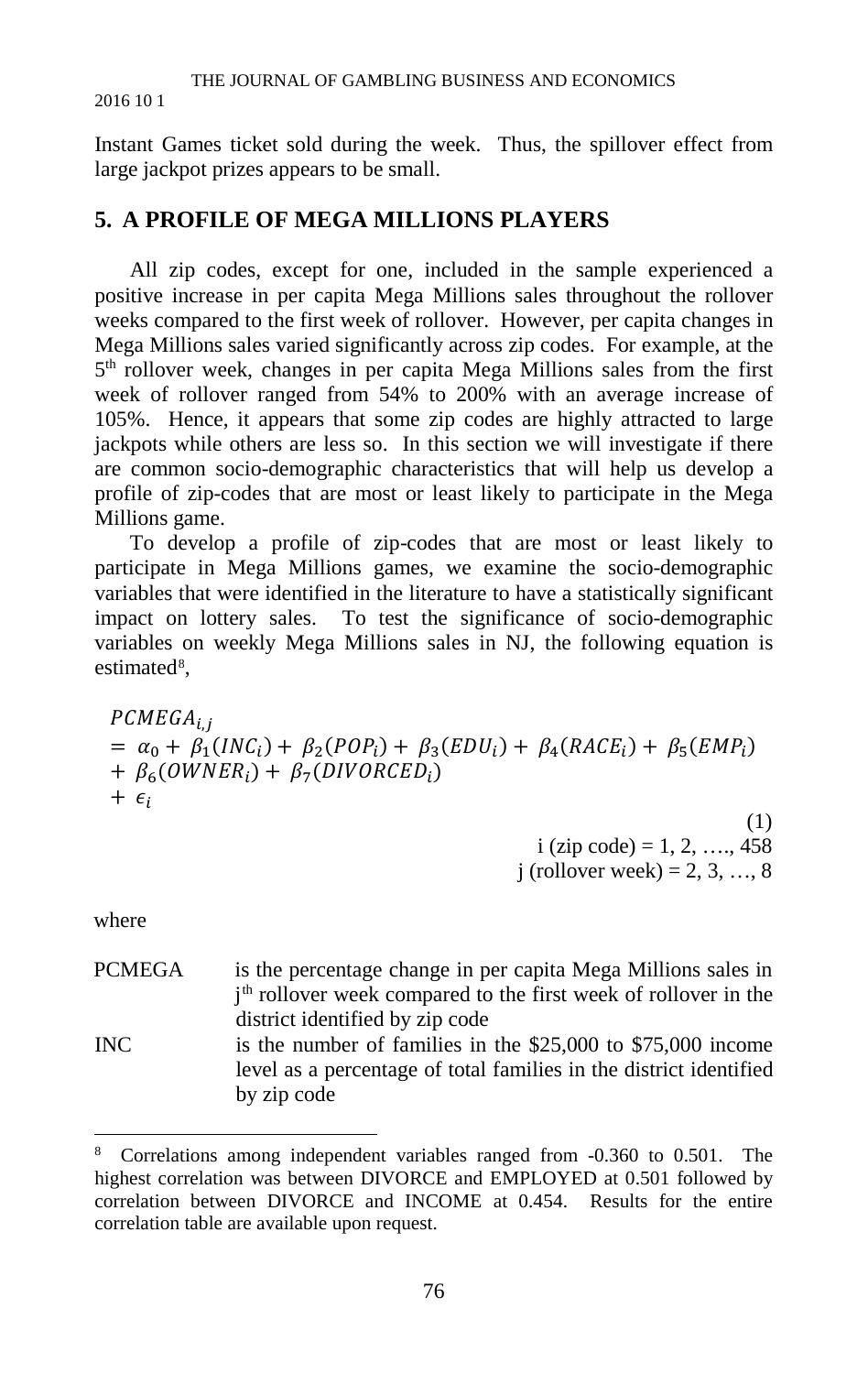POP is the number of people in the 20 to 66 age group as a percentage of the total population in the district identified by zip code EDU is the number of people with a high school degree as a percentage of the total population 25 years and over in the district identified by zip code RACE is the total population of white persons as a percentage of the total population in the district identified by zip code EMP is the number of people 16 years and over employed as a percentage of the total population (16 years and over in the labor force) in the district identified by zip code OWNER is the natural logarithm of owner occupied housing units in the district identified by zip code DIVORCE is the number of people 15 years and over divorced as a percentage of the total population (15 years and over) in the district identified by zip code ε is the error term

We ran equation (1) using data for  $4<sup>th</sup>$  through  $8<sup>th</sup>$  rollover week and obtained similar results and Table 6 (second column) presents results based on the  $5<sup>th</sup>$  rollover week.<sup>[9](#page-13-0)</sup> As the percentage of low to middle income families in an area increases, the demand for Mega Millions tickets declines and the decline is significant at the 1% level. As the percentage of the white population in an area increases, the demand for Mega Millions increases and the increase is significant at the 1% level. Similarly, as the percentage of those employed in an area increases, the demand for Mega Millions increases and the increase is significant at the 1% level. All other variables are not statistically significant. The F-statistic for the regression equation is significant ( $p < 0.01$ ). As a comparison, we also ran equation (1) for per capita changes in total sales and the results are presented in the third column in Table 6. Given that the majority of changes in per capita total lottery sales is accounted for changes in per capita Mega Millions sales, it is no surprise that results based on changes in per capita total sales are very similar to results based on changes in per capita Mega Millions sales.

<span id="page-13-0"></span> <sup>9</sup> <sup>9</sup> We chose to report results based on  $5<sup>th</sup>$  rollover week since the  $5<sup>th</sup>$  rollover week results are based on 27 large winning drawings whereas the 6<sup>th</sup> rollover week results are based on 17 winning drawings. In addition, from the  $4<sup>th</sup>$  rollover week to the  $5<sup>th</sup>$ rollover week, there is a significant increase in the average jackpot prize (\$34.44 million or 38% increase) and this increase will allow us to address issues raised in the paper. Results for other rollover weeks are available upon request.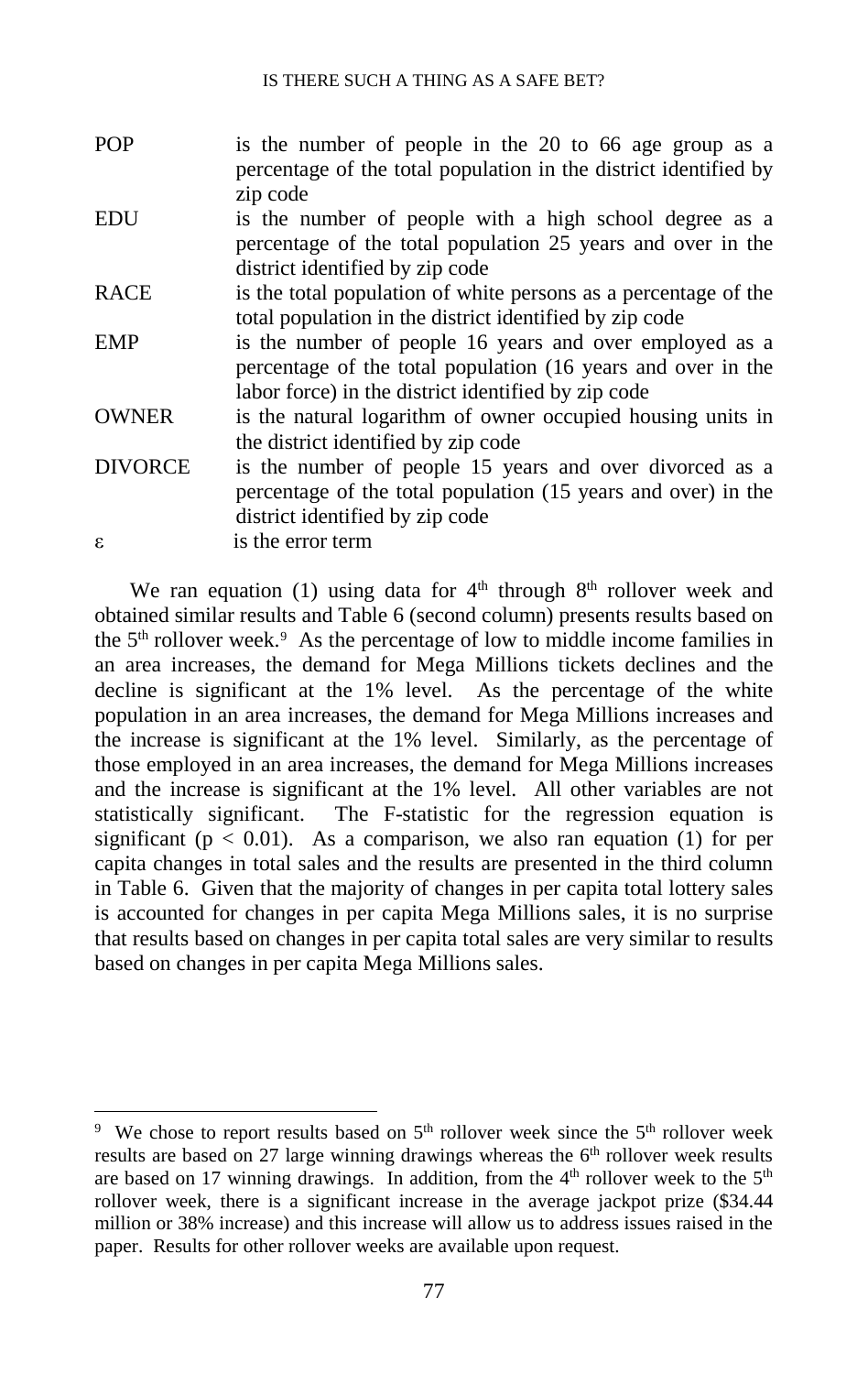**Table 6: The effect of socio-demographic characteristics on Mega Million sales in New Jersey. The dependent variable is the per capita percentage change in Mega Millions (total) sales compared to the first week's sales. Standard errors are reported in parentheses.**

| Variable              | Dependent variable     |                        |  |  |  |
|-----------------------|------------------------|------------------------|--|--|--|
|                       | Mega Millions sales    | Total lottery sales    |  |  |  |
| Constant              | 0.078<br>(0.326)       | 0.011<br>(0.088)       |  |  |  |
| Income                | $-0.688***$<br>(0.135) | $-0.278***$<br>(0.036) |  |  |  |
| Population            | $-0.177$<br>(0.200)    | $-0.015$<br>(0.054)    |  |  |  |
| Education             | $-0.009$<br>(0.106)    | 0.019<br>(0.028)       |  |  |  |
| Race                  | $0.291***$<br>(0.048)  | $0.060***$<br>(0.013)  |  |  |  |
| Employed              | $1.281***$<br>(0.320)  | $0.222***$<br>(0.086)  |  |  |  |
| Owner occupied        | $-0.018$<br>(0.011)    | $-0.006**$<br>(0.003)  |  |  |  |
| <b>Marital status</b> | 0.617<br>(0.404)       | $-0.073$<br>(0.109)    |  |  |  |
| Adjusted $R^2$        | 0.247                  | 0.256                  |  |  |  |
| F-value               | 22.422                 | 23.423                 |  |  |  |
| P(F-statistic)        | 0.000                  | 0.000                  |  |  |  |

\*\*, \*\*\* significant at the 5% and 1% levels, respectively.

To further develop the profile, we replaced the INCOME variable with average family income (expressed in logarithm) in the zip code.<sup>10</sup> We also replaced the EDUCATION variable with average years of schooling in the zip code.[11](#page-14-1) Lastly, we replaced the white population with other ethnic groups.

<span id="page-14-0"></span><sup>&</sup>lt;sup>10</sup> Correlations between average family income and the rest of the independent variables were less than 0.50 except for correlation between average family income and EMPLOYED at 0.688 and between average family income and RACE at 0.526. We re-estimated dropping EMPLOYED and RACE variables and obtained similar results as reported in Table 7. Complete results are available upon request.

<span id="page-14-1"></span><sup>&</sup>lt;sup>11</sup> Correlations between average years of schooling and the rest of the independent variables were less than 0.50 except for correlation between average years of schooling and EMPLOYED at 0.641 and between average years of schooling and INCOME at -0.544. We re-estimated dropping EMPLOYED and INCOME variables and obtained similar results as reported in Table 7. Complete results are available upon request.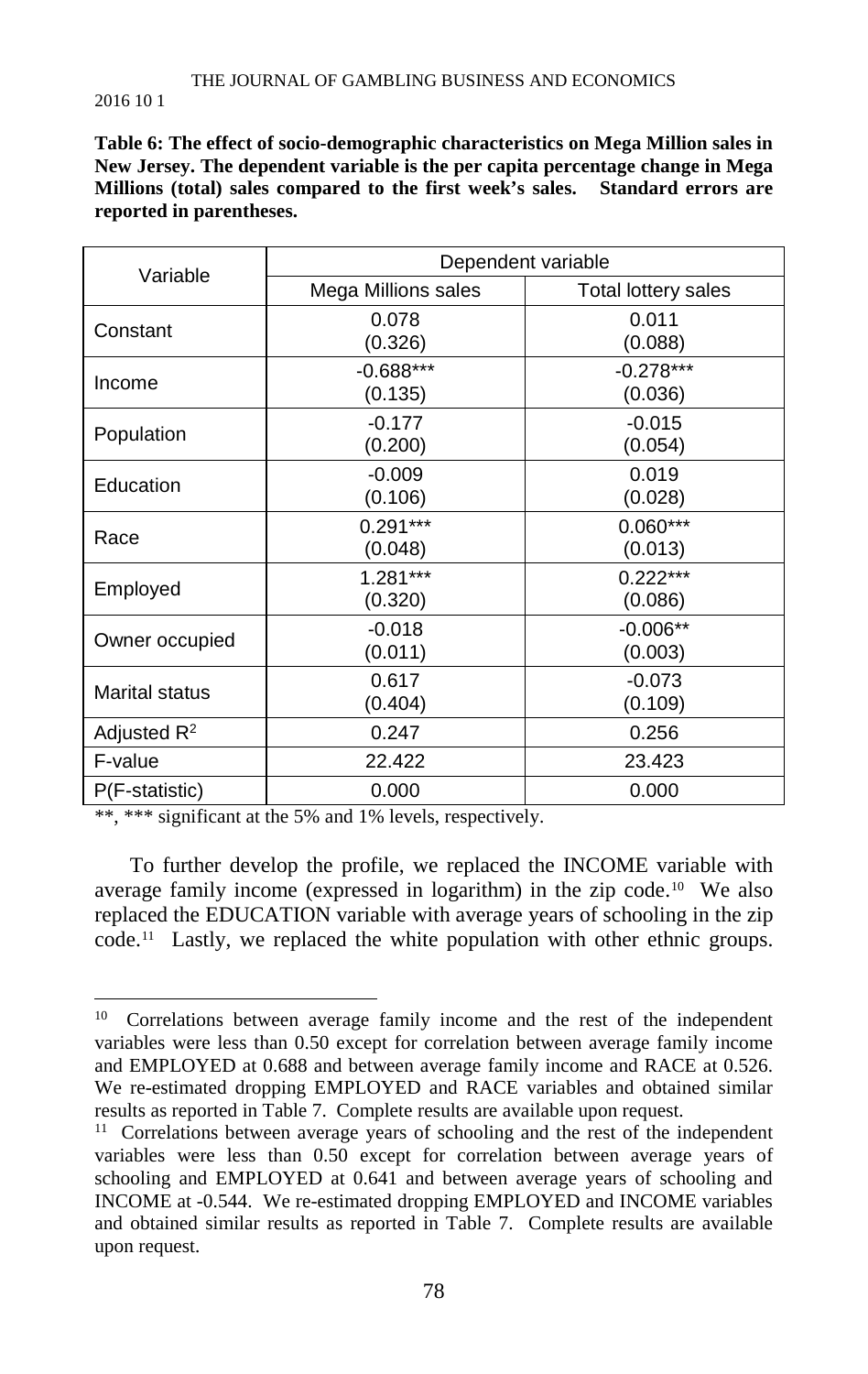We ran separate regressions with each new variable and the main results using 5<sup>th</sup> rollover week data are presented in Table 7.<sup>12</sup>

**Table 7: Robustness tests on the significance of socio-demographic characteristics on Mega Million sales in New Jersey. The dependent variable is the per capita percentage change in Mega Millions (total) sales compared to the first week's sales. Standard errors are reported in parentheses.**

| Variable <sup>a</sup> | Dependent variable     |                        |  |  |
|-----------------------|------------------------|------------------------|--|--|
|                       | Mega Millions sales    | Total lottery sales    |  |  |
| Mean family income    | $0.295***$<br>(0.034)  | $0.096***$<br>(0.009)  |  |  |
| Mean schooling        | $0.098***$<br>(0.013)  | $0.025***$<br>(0.003)  |  |  |
| African-American      | $-0.242***$<br>(0.031) | $-0.085***$<br>(0.018) |  |  |
| Asian-American        | $0.458***$<br>(0.155)  | $0.075***$<br>(0.028)  |  |  |
| Hispanic/Latino       | $-0.601***$<br>(0.069) | $-0.124***$<br>(0.019) |  |  |

\*\*, \*\*\* significant at the 5% and 1% levels, respectively.

a. We ran separate regressions for each variables listed in the first column while controlling for other independent variables listed in equation (1).

Zip-codes with a higher average family income experience a significantly  $(p < 0.01)$  higher demand for Mega Millions tickets. As the average years of schooling increases, the demand for Mega Millions increases and the increase is significant at the 1% level. As the population of African-Americans or Hispanics/Latinos in an area increases, the demand for Mega Millions declines and the decline is significant at the 1% level. However, as the percentage of Asian-Americans in an area increases, the demand for Mega Millions increases and the increase is significant at the 1% level.

We also ranked changes in per capita Mega Millions sales and created two sub-groups: above- average and below-average areas. The above-average (below-average) group consists of zip codes with per capita change in Mega Millions sales that is at least one standard deviation above (below) the mean per capita change in Mega Millions sales for the entire sample. For the  $5<sup>th</sup>$ rollover week, there were 73 and 65 zip codes in the above-average and below-average groups, respectively. Table 8 provides descriptive statistics for these two sub-groups and the last column provides p-values for the difference in mean test. According to Table 8, the above-average group resides in cities

<span id="page-15-0"></span> $12$  Estimated results for other independent variables as well as for other rollover weeks are available upon request.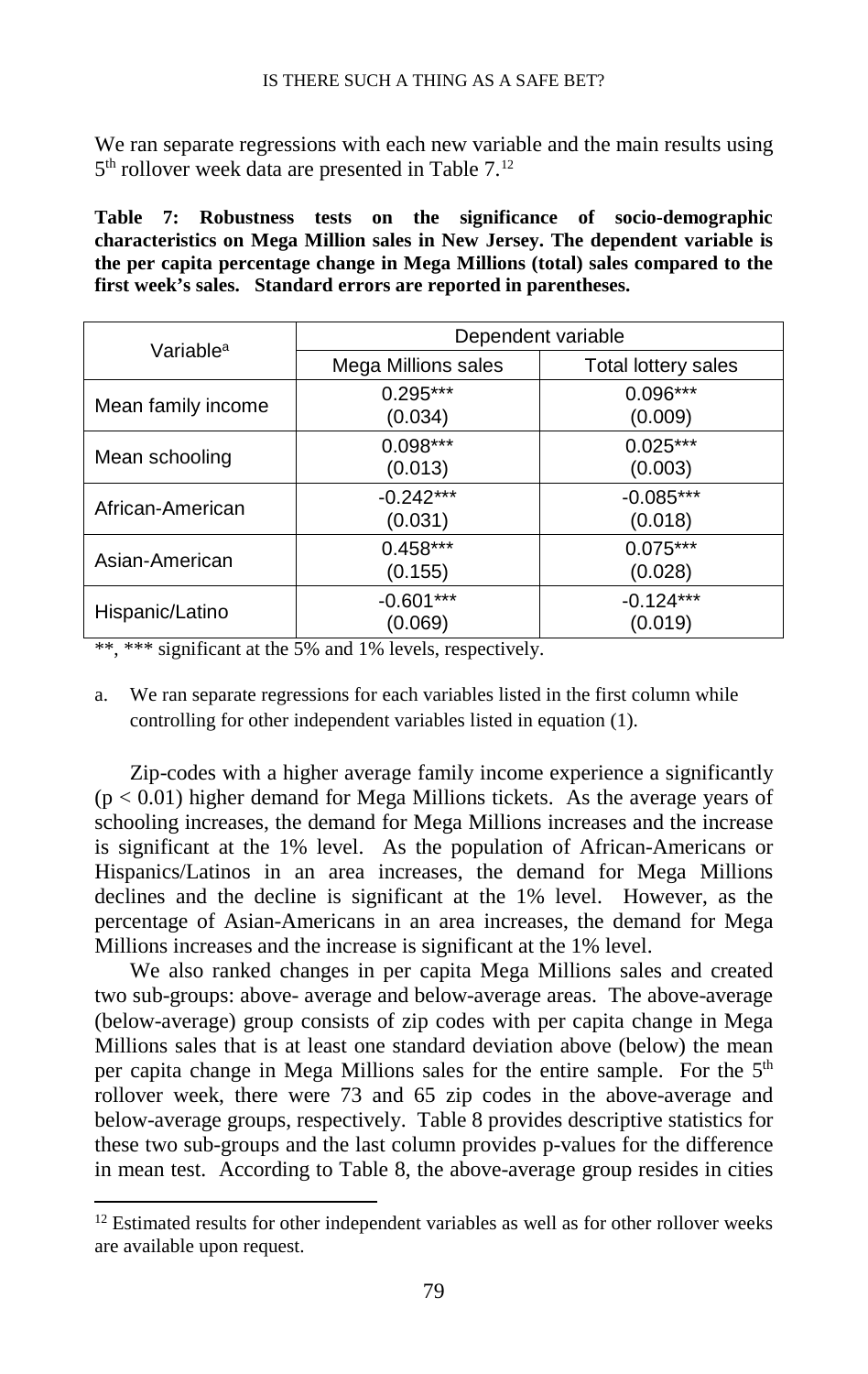## THE JOURNAL OF GAMBLING BUSINESS AND ECONOMICS

#### 2016 10 1

with a smaller population; are slightly older than residents from the belowaverage group; and are largely white (80%) followed by Asian-Americans (7.2%). They have more years of schooling, more of them are employed, and their average income is twice as much as the average income of the belowaverage group.

**Table 8: Descriptive statistics of the demographic characteristics of zip codes with at least one standard deviation above and below the mean percentage change in Mega Millions lottery sales. P-value is the significance level for the difference in mean test. Data are from the 5th rollover week.** 

|                    |                                                                                     | $+1$ SD<br>$-1SD$                 |                                     | p-value                                  |
|--------------------|-------------------------------------------------------------------------------------|-----------------------------------|-------------------------------------|------------------------------------------|
| rollover           | Additional per capita spending on Mega Millions relative to 1 <sup>st</sup> week of |                                   |                                     |                                          |
|                    | \$ amount<br>Percentage change                                                      | \$0.62<br>139.18%                 | \$0.36<br>73.25%                    | < 0.001<br>< 0.001                       |
| Population         |                                                                                     | 12,600                            | 27,258                              | < 0.001                                  |
| Race               |                                                                                     |                                   |                                     |                                          |
|                    | White<br>African-American<br>Hispanic/Latino<br>Asian-American                      | 80.23%<br>4.41%<br>4.77%<br>7.19% | 48.93%<br>30.99%<br>25.98%<br>2.14% | < 0.001<br>< 0.001<br>< 0.001<br>< 0.001 |
|                    | Mean schooling (in years) $a$                                                       | 14.36                             | 12.39                               | < 0.001                                  |
| Employed           |                                                                                     | 92.36%                            | 87.84%                              | < 0.001                                  |
| Mean family income |                                                                                     | \$147,958                         | \$70,332                            | < 0.001                                  |
|                    | Mean age of the population (in years) 39.74                                         |                                   | 36.38                               | < 0.001                                  |
| Divorced           |                                                                                     | 7.66%                             | 8.83%                               | 0.006                                    |
|                    | Owner occupied housing                                                              | 78.05%                            | 49.21%                              | < 0.001                                  |

Sources: State of New Jersey Lottery, Department of Treasury, Government Records Access Unit 2010 U.S. Census Data

a. High School graduate with no college exposure and Bachelor degree holder with no graduate exposure are assigned 12 and 16 years of schooling, respectively.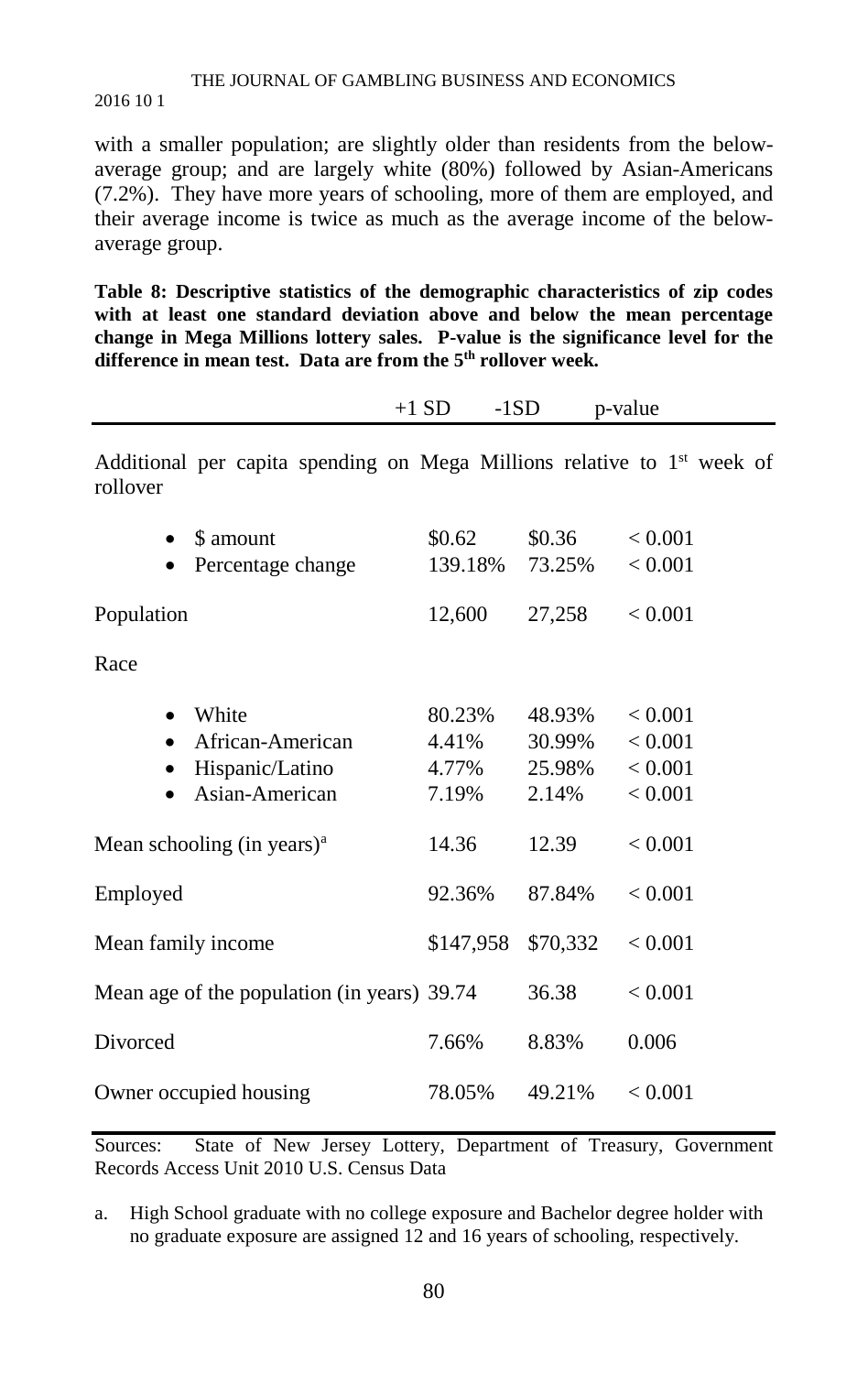Lastly, we ran logit regressions where the dependent variable takes a value of 1 if a zip code belongs to the above-average group and 0, otherwise. Results from the logit regressions are very similar to results presented in Tables 6 and  $7<sup>13</sup>$  That is, areas with a higher income level, more years of schooling and more resident employment purchase significantly more Mega Millions tickets as Mega Millions continues to roll over. Areas with predominantly white or Asian-American population also experience a greater increase in Mega Millions sales. However, as the African-American or Hispanics/Latinos population in an area increases, there is a significant decline in the demand for Mega Millions tickets.

## *a. Regressive Form of Taxation and Mega Millions Sales*

A major criticism advanced by lottery opponents in the US is that those who can least afford to play account for the highest percentage of lottery purchases, and therefore the heaviest financial burden is placed on the poor than on the wealthy. Studies by Blalock, Just and Simon (2007), Lang and Omori (2009), and Shinogle, Norris, Park, Volberg, Haynes and Stokan (2011) reported a negative relationship between income and total lottery sales. However, Kearney (2005) found that lottery regressivity varies across lottery products, and according to Oster (2004), lottery regressivity declines as the jackpot size increases. According to our findings, as the percentage of low to middle income families in an area increases, the demand for Mega Millions game declines and the decline is significant at the 1% level. On the other hand, as the average income level in an area increases, there is a significant increase in demand for Mega Millions tickets. We also found that the average family income of \$147,958 for zip codes with an above-average percentage change in per capita Mega Millions sales is twice as large as the average family income of \$70,332 for zip codes with a below-average percentage change in per capita Mega Millions sales. Hence, as Mega Millions undergoes successive rollovers, additional money flows into the lottery market and over 90% of the money is spent on Mega Millions tickets. Furthermore, it appears that a large portion of this additional money comes from areas with average family income that is in the upper-middle or higher income brackets. To further examine the relationship between income and Mega Millions demand, we separated total additional money spent on Mega Millions tickets by family income brackets. Table 9 provides the break-down.

As an example, we will discuss results for the  $5<sup>th</sup>$  rollover week. During the  $2<sup>nd</sup>$  through  $5<sup>th</sup>$  rollover week, residents residing in 458 zip codes included in our sample spent approximately \$3 million on Mega Millions tickets. Residents residing in the lowest income bracket, \$25,000 - \$49,999, spent \$71,825 (2.39%); residents residing in the next income bracket, \$50,000 - \$74,999, spent \$445,925 (14.86%); residents residing in the \$75,000 -

<span id="page-17-0"></span><sup>&</sup>lt;sup>13</sup> Results are available upon request.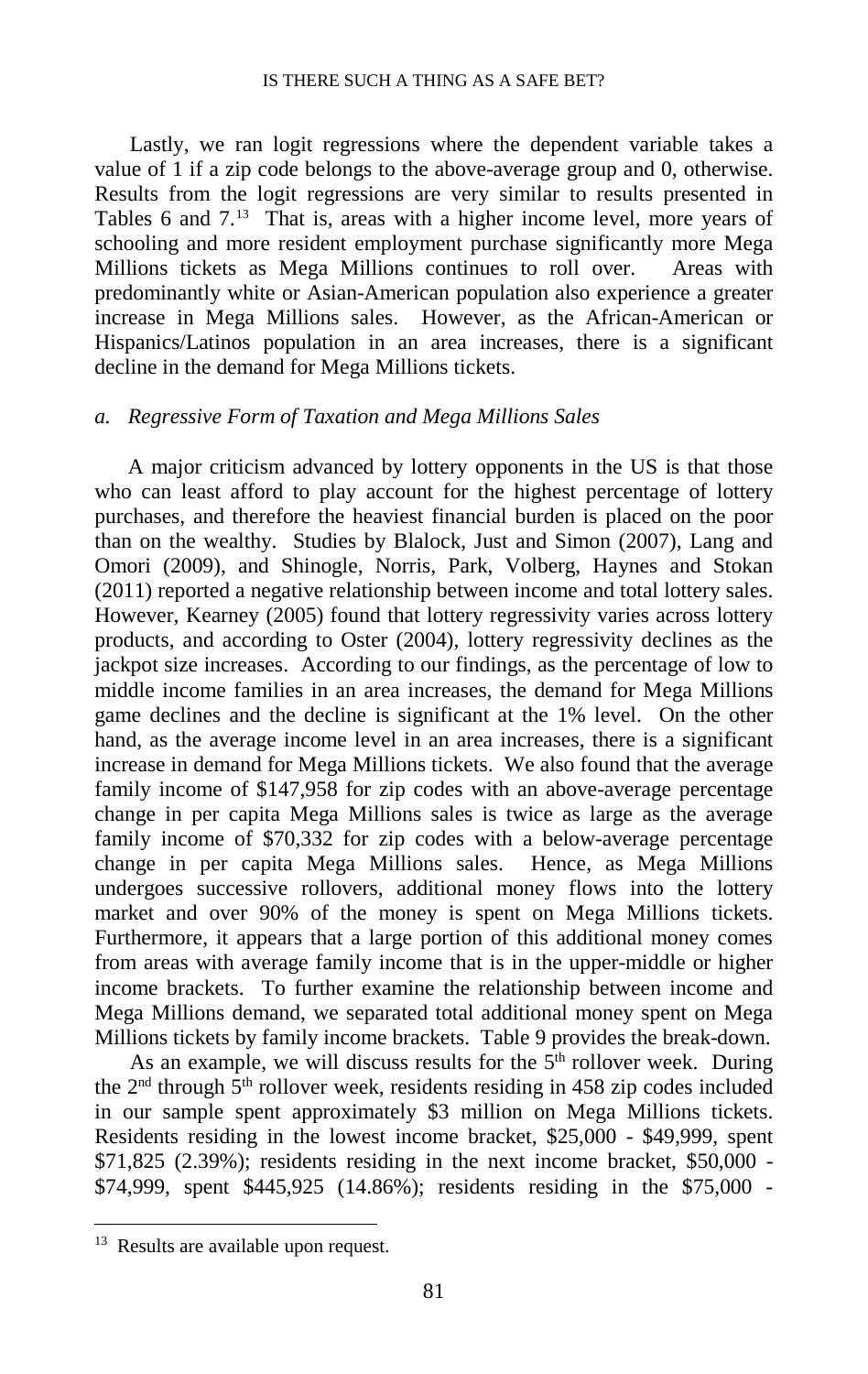## THE JOURNAL OF GAMBLING BUSINESS AND ECONOMICS

### 2016 10 1

\$99,999 income bracket spent \$847,510 (28.25%); and residents residing in the highest income bracket, \$100,000 and higher, spent \$1,634,800 (54.49%). While residents residing in the lower income brackets did purchase more Mega Millions tickets as the jackpot prize got larger, their spending was less than 20% of total spending. Instead, over 80% of the additional \$3 million spent on Mega Millions tickets came from residents belonging to the uppermiddle or higher income brackets. This pattern of spending by income groups is also observed in all other rollover weeks.

|                 | Table 9: Additional spending on Mega Millions tickets by income group for each |
|-----------------|--------------------------------------------------------------------------------|
|                 | rollover week. Number in parenthesis represents percentage accounted by each   |
| income bracket. |                                                                                |

| Rollover | Total<br>additional |                         | Family income bracket   |                         |                         |  |  |  |
|----------|---------------------|-------------------------|-------------------------|-------------------------|-------------------------|--|--|--|
| week     | spending            | $$25,000 -$<br>\$49.999 | $$50,000 -$<br>\$74.999 | $$75,000 -$<br>\$99,999 | \$100,000<br>and higher |  |  |  |
| Second   | \$410,094           | \$9,978<br>(2.43%)      | \$62,453<br>(15.23%)    | \$108,479<br>(26.45%)   | \$229,184<br>(55.89%)   |  |  |  |
| Third    | \$690,201           | \$24,625<br>(3.57%)     | \$93,014<br>(13.48%)    | \$123,321<br>(17.87%)   | \$449.242<br>(65.09%)   |  |  |  |
| Fourth   | \$1,390,548         | \$32,608<br>(2.35%)     | \$206,670<br>(14.86%)   | \$386,310<br>(27.78%)   | \$764,960<br>(55.01%)   |  |  |  |
| Fifth    | \$3,000,059         | \$71,825<br>(2.39%)     | \$445,925<br>(14.86%)   | \$847,510<br>(28.25%)   | \$1,634,800<br>(54.49%) |  |  |  |
| Sixth    | \$5,310,569         | \$128,476<br>(2.42%)    | \$799,243<br>(15.05%)   | \$1,516,290<br>(28.55%) | \$2,866,560<br>(53.98%) |  |  |  |
| Seventh  | \$9,829,817         | \$246,930<br>(2.51%)    | \$1,509,749<br>(15.36%) | \$2,872,076<br>(29.22%) | \$5,201,062<br>(52.91%) |  |  |  |
| Eighth   | \$15,899,779        | \$415,941<br>(2.62%)    | \$2,503,377<br>(15.74%) | \$4,698,905<br>(29.55%) | \$8,281,557<br>(52.09%) |  |  |  |

Results presented in Table 9 are consistent with results presented in Table 7. Table 7 reports that the estimated coefficient for mean family income is 0.295 for Mega Millions sales and 0.096 for total lottery sales. Since mean family income is expressed in logarithm, it measures percentage change in Mega Millions sales (percentage change in total lottery sales) compared to the percentage change in mean family income. Our results suggest that Mega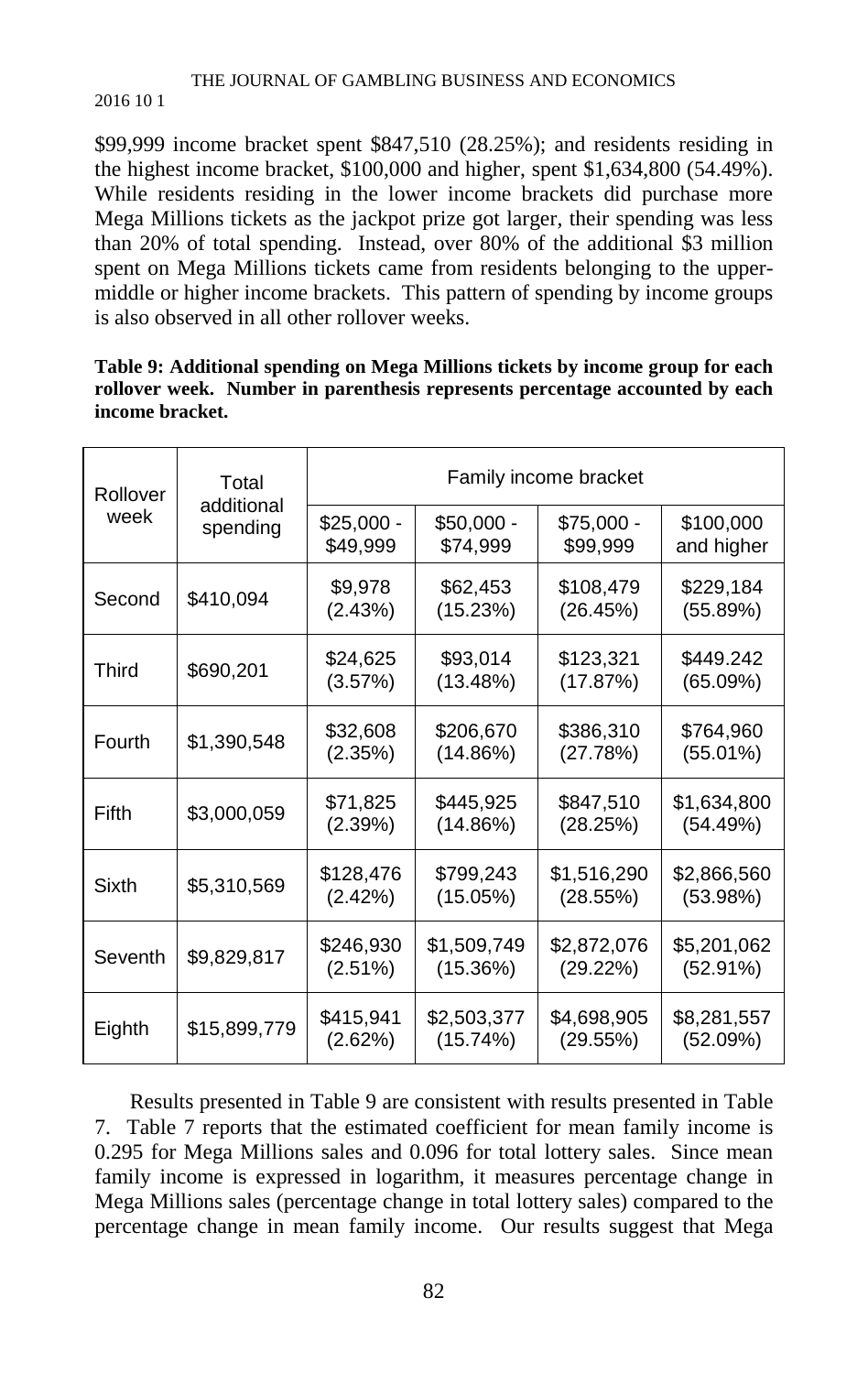Millions sales are less regressive than total lottery sales. Our result is consistent with Guryan and Kearney's (2008) findings that overall lottery sales in Texas are more regressive than Texas Lotto sales.

## **6. SUMMARY AND CONCLUSION**

From May 17, 2002 to December 30, 2014, there were 1,318 Mega Millions drawings. Out of the 1,318 drawings, there were 153 winning drawings. In 148 out of 153 winning drawings, there was no winner in the first drawing and the jackpot prize rolled over and was added on to the next drawing. Based on a careful examination of 29 large Mega Millions drawings (jackpot prize  $\geq$  \$100 million) from March 2005 to January 2010, we report the following findings. First, as the jackpot prize gets larger, there is significant additional money flowing into the lottery market. On average, from the first drawing to the winning drawing (i.e.,  $15<sup>th</sup>$  drawing), the jackpot amount increased from \$12 million to \$303 million, representing a 2,425% increase. Over 70% of the increase came after the  $7<sup>th</sup>$  roll over. Over 90% of the additional money was spent on Mega Millions tickets. When changes in per capita total lottery sales is greater than changes in per capita Mega Millions sales, the difference in cash inflows was spent mostly on Instant Games. However, the additional amount spent on Instant Games was small at \$0.28 on a per capita basis. Hence, large jackpots did not appear to generate a spillover effect to other games.

Second, there does not appear to be shifting of funds within lottery games. That is, the large jackpot prize does not appear to entice lottery players to reallocate funds from other games to Mega Millions. To investigate this issue, we examined zip codes with a decline in per capita total sales relative to the first rollover week, and zip codes with per capita changes in Mega Millions sales that were greater than those in total lottery sales. In both cases, the majority of the difference in sales was due to a small decline (less than \$0.20 on a per capita basis) in Instant Games sales. Overall, as the jackpot prize gets larger, lottery participants maintain their spending on other games while spending on Mega Millions tickets rises sharply.

Third, the current findings indicate that zip-codes with a higher average family income or residents with more years of schooling experience a significantly higher demand for Mega Millions tickets. In addition, as the percentage of white or Asian-Americans in an area increase, the demand for Mega Millions increases by a significant amount. However, as the population of African-Americans or Hispanics/Latinos in an area increases, the demand for Mega Millions declines by a significant amount. Our results are consistent with Price and Novak (1999) and Kearney (2005) findings.

Lastly, we also investigated whether a regressive form of taxation is associated with Mega Millions sales. Our results indicate that overall lottery sales in New Jersey is regressive but Mega Millions sales is less regressive than total lottery sales. Residents residing in the lower income brackets do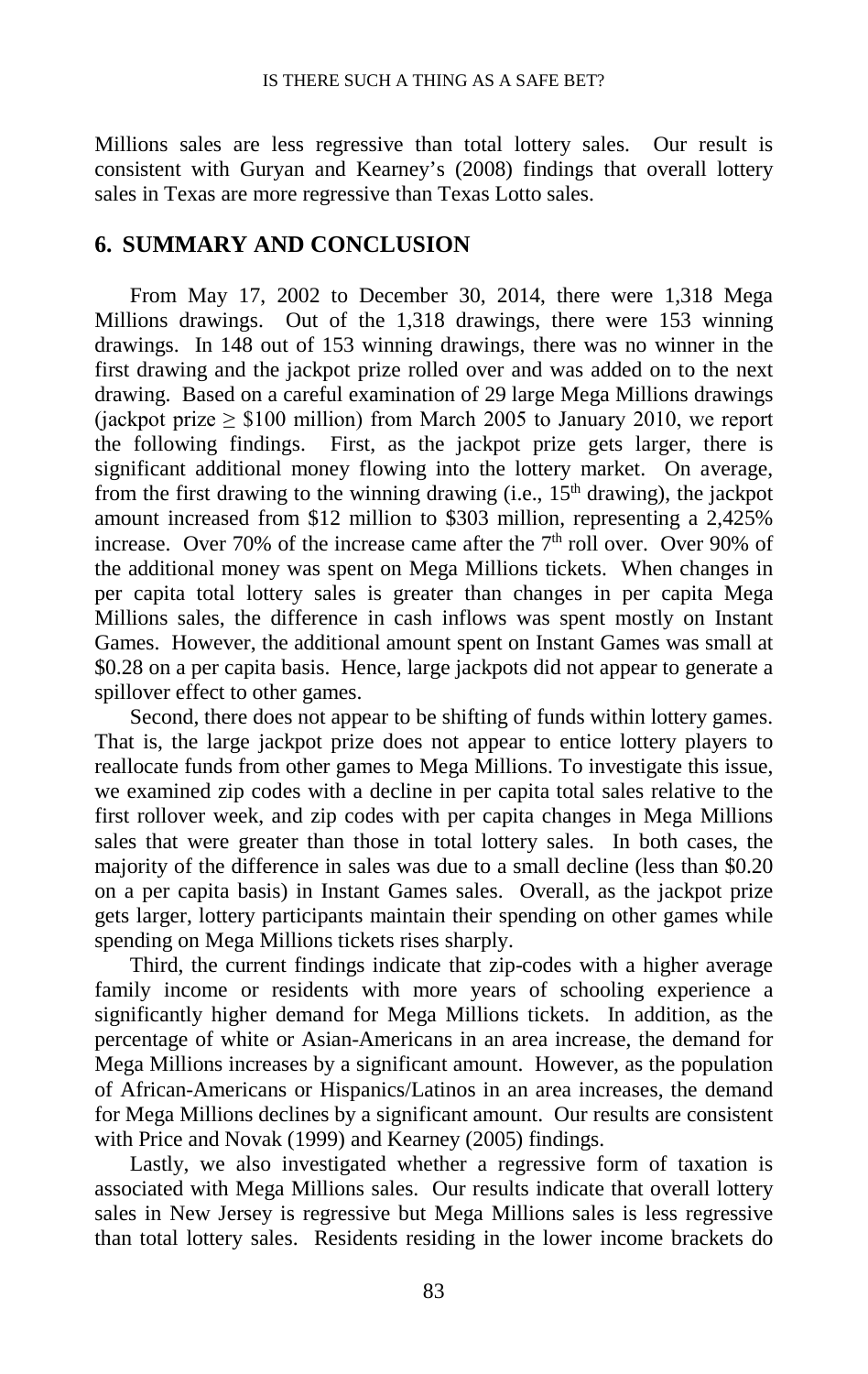purchase more Mega Millions tickets as the jackpot prize gets larger but their spending accounts for less than 20% of additional spending on Mega Millions. Instead, over 80% of the additional money spent on Mega Millions tickets came from residents belonging to the upper-middle or higher income brackets. Our results confirm earlier findings that the majority of the additional money spent on Mega Millions game come from players belonging to higher income brackets.

# **7. REFERENCES**

- Blalock, G., Just, D. & Simon, D., 2007. "Hitting the Jackpot or Hitting the Skids: Entertainment, Poverty and the Demand for State Lotteries," *The American Journal of Economics and Sociology* 66 (3), (July), 545-570.
- Burns, A., Gillett, P., Rubinstein, M. & Gentry, J., 1990. "An Exploratory Study of Lottery Playing, Gambling Addiction and Links to Compulsive Consumption," *Advances in Consumer Research*, 17, 298-305.
- Clotfelter, C. & Cook, P., 1987. "Implicit Taxation in Lottery Finance," *National Tax Journal*, 40, 4, 533-46.
- Clotfelter, C. & Cook, P., 1990. "On the Economics of State Lotteries," *Journal of Economic Perspectives* 4 (4), 105-119.
- Forrest, D., Simmons, R. & Chesters, N., 2002. "Buying a Dream: Alternative Models of Demand for Lotto," *Economic Inquiry*, 40, 3, 485-496.
- Forrest, D., Gulley, D. & Simmons, R., 2004. "Substitution between Games in the UK National Lottery," *Applied Economics*, 36, 645-651.
- Garrett, T. & Sobel, R., 2004. "State Lottery Revenue: The Importance of Game Characteristics," *Public Finance Review*, 32, 3, 313-330.
- Garrett, T. & Coughlin, C., 2009. "Inter-temporal Differences in the Income Elasticity of Demand for Lottery Tickets," *National Tax Journal*, 62, 1, 77-99.
- Garrett, T., 2012. "The Distributional Burden of Instant Lottery Ticket Expenditures: An Analysis of Price Point," *Public Finance Review*, 40, 6, 767-788.
- Ghent, L. & Grant, A., 2010. "The Demand for Lottery Products and their Distributional Consequences," *National Tax Journal*, 63, 2, 253-268.
- Grote, K. & Matheson, V., 2006. "Dueling Jackpots: Are Competing Lotto Games Complements or Substitutes?," *Atlantic Economic Journal*, 34, 85- 100.
- Guryan, J. & Kearney, M, 2008. "Gambling at a Lucky Stores: Empirical Evidence from State Lottery Sales," *American Economic Review*, 98, 458- 73.
- Jackson, R., 1994. "Demand for Lottery Products in Massachusetts," *The Journal of Consumer Affairs* 28 (2), (Winter), 313-325.
- Kearney, M. S., 2005. "State Lotteries and Consumer Behavior," *Journal of Public Economics,* 89, 2269-2299.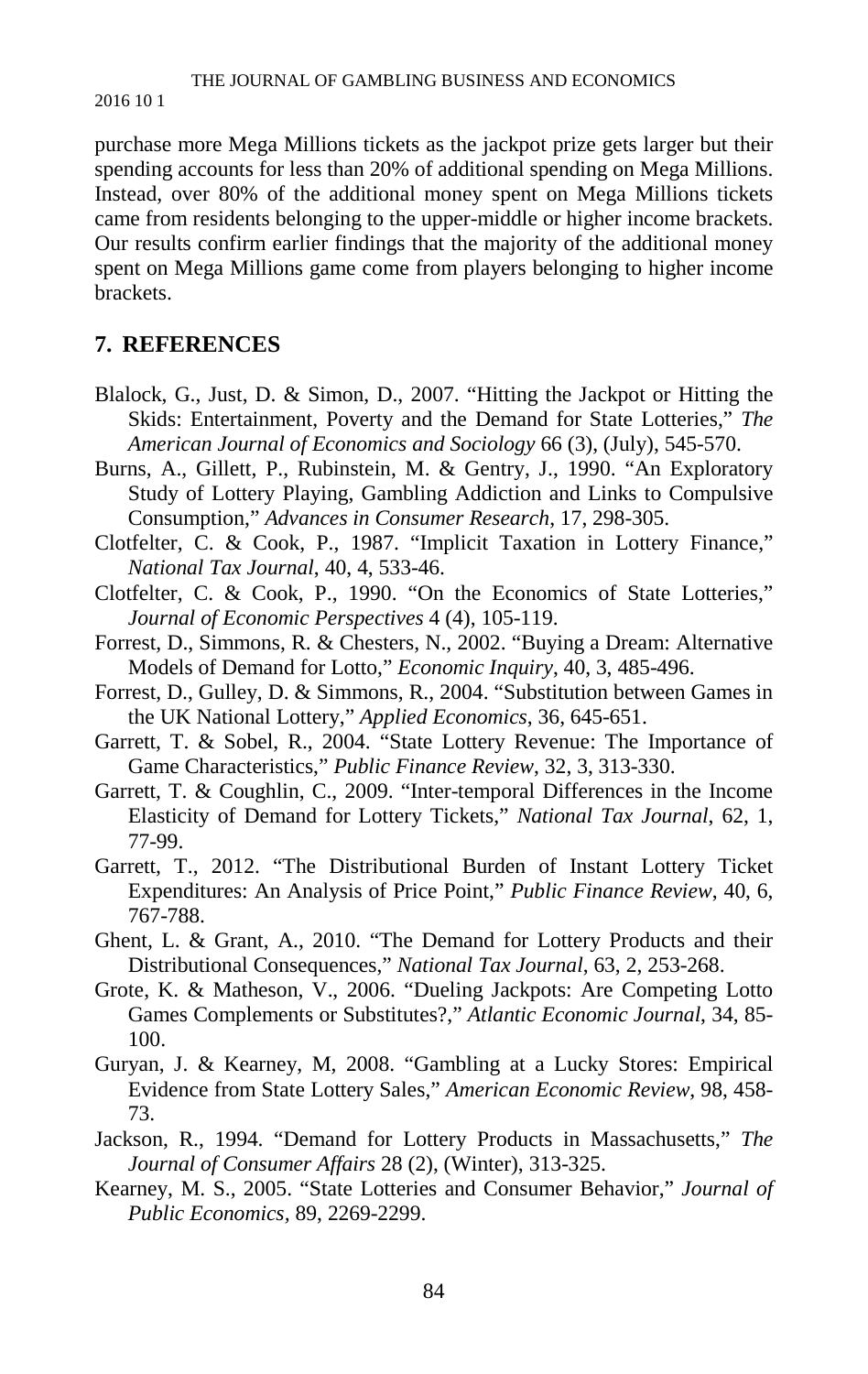- Lang, B. & Omori, M., 2009. "Can Demographic Variables Predict Lottery and Pari-mutuel Losses? An Empirical Investigation," *Journal of Gambling Studies*, 25, 171-83.
- Lin, C. & Lai, C., 2006. "Substitute Effects between Lotto and Big Lotto in Taiwan," *Applied Economics Letter*, 13, 655-658.
- Mikelsell, J., 1987. "A Note on the Changing Incidence of State Lottery Finance," *Social Science Quarterly* 70, 2, 513-21.
- Oster, E., 2004. "Are All Lotteries Regressive? Evidence from the Powerball," *National Tax Journal*, 57, 2, 179-87.
- Perez. L. & Forrest, D., 2011. "Own and Cross Price Elasticities for Games within a State Lottery Portfolio," *Contemporary Economic Policy*, 29, 4, 536-59.
- Pérez, L. & Humphreys, B., 2011. "The Income Elasticity of Lottery: New Evidence from Micro Data," *Public Finance Review*, 39, 4, 551-570.
- Price, D. & Novak, E., 1999. "The Tax Incidence of Three Texas Lottery Games: Regressivity, Race, and Education," *National Tax Journal*, 52, 4, 741-751.
- Purfield, C. & Waldron, P., 1999. "Gambling on Lotto Numbers: Testing for Substitutability or Complementary Using Semi-weekly Turnover Data," *Oxford Bulleting of Economics and Statistics*, 61, 4, 527-544.
- Shinogle, J., Norris, D., Park, D., Volberg, R., Haynes, D. & Stokan, E., 2011. Gambling Prevalence in Maryland: A Baseline Analysis. Baltimore: Maryland Institute for Policy Analysis and Research, University of Maryland, Baltimore County.
- Trousdale, M & Dunn, R., 2014. "Demands for Lottery Gambling: Evaluating Price Sensitivity within a Portfolio of Lottery Games," *National Tax Journal*, 67, 3, 595-620.

www.state.nj.us/lottery